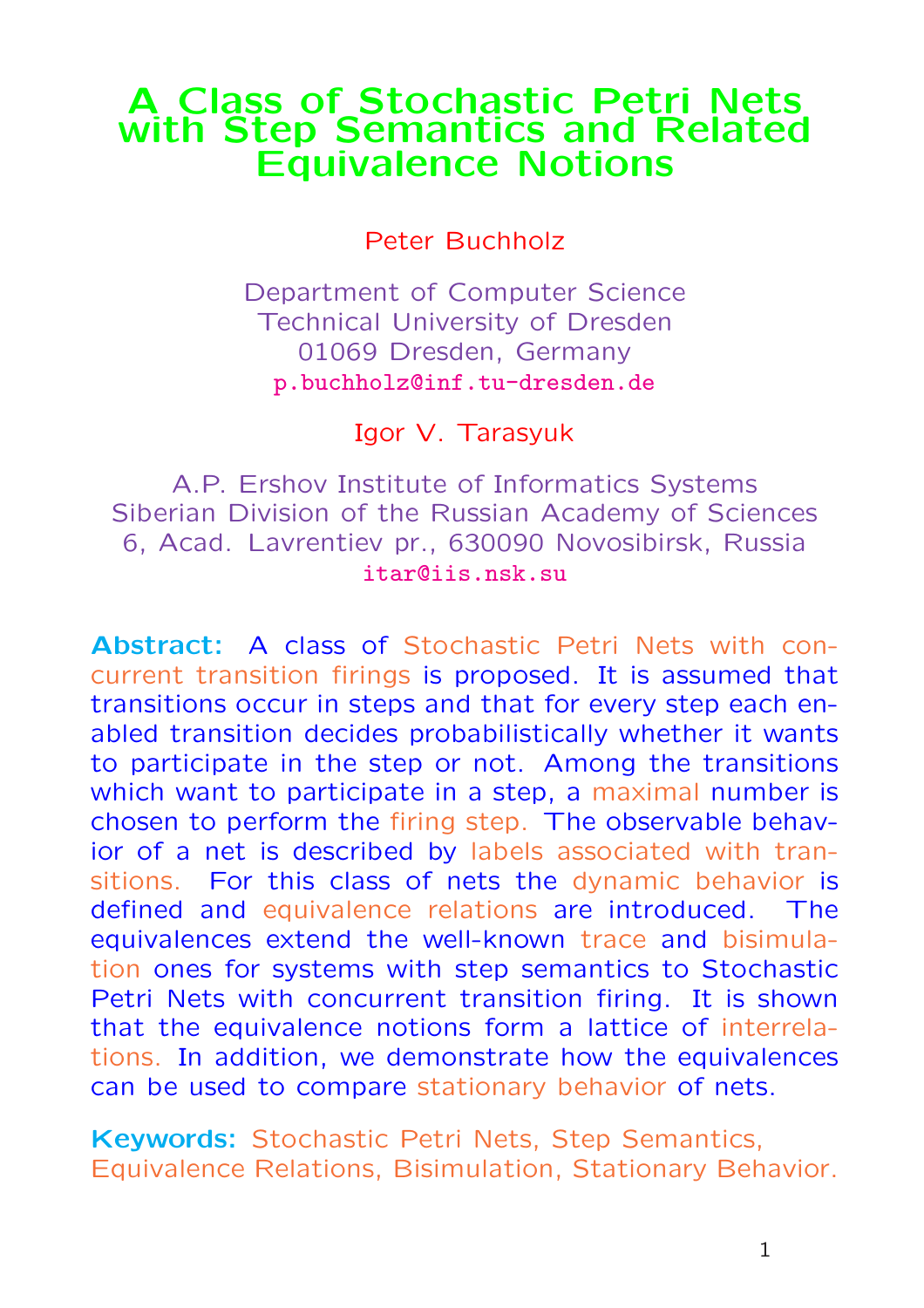## Previous work

- 1. Continuous time: the stochastic process is a Continuous Time Markov Chain (CTMC).
	- Continuous Time Stochastic Petri Nets (CTSPNs) [FlNa85,Moll82]: transitions with exponential firing delay, interleaving semantics.
	- Generalized Continuous Time Stochastic Petri Nets (GCTSPNs) [AjBC84,CABC93]: transitions with exponential and zero firing delay, interleaving semantics.
- 2. Discrete time: the stochastic process is a Discrete Time Markov Chain (DTMC).
	- Discrete Time Stochastic Petri Nets (DTSPNs) [Moll85,ZiCH97,ZiGe94]: transitions with exponential firing delay, step semantics.

Transition labeling in SPNs and GSPNs [Buch95,Buch98].

Bisimulation equivalences for SPNs and GSPNs [Buch94, Buch95,HeRe94,Hill94].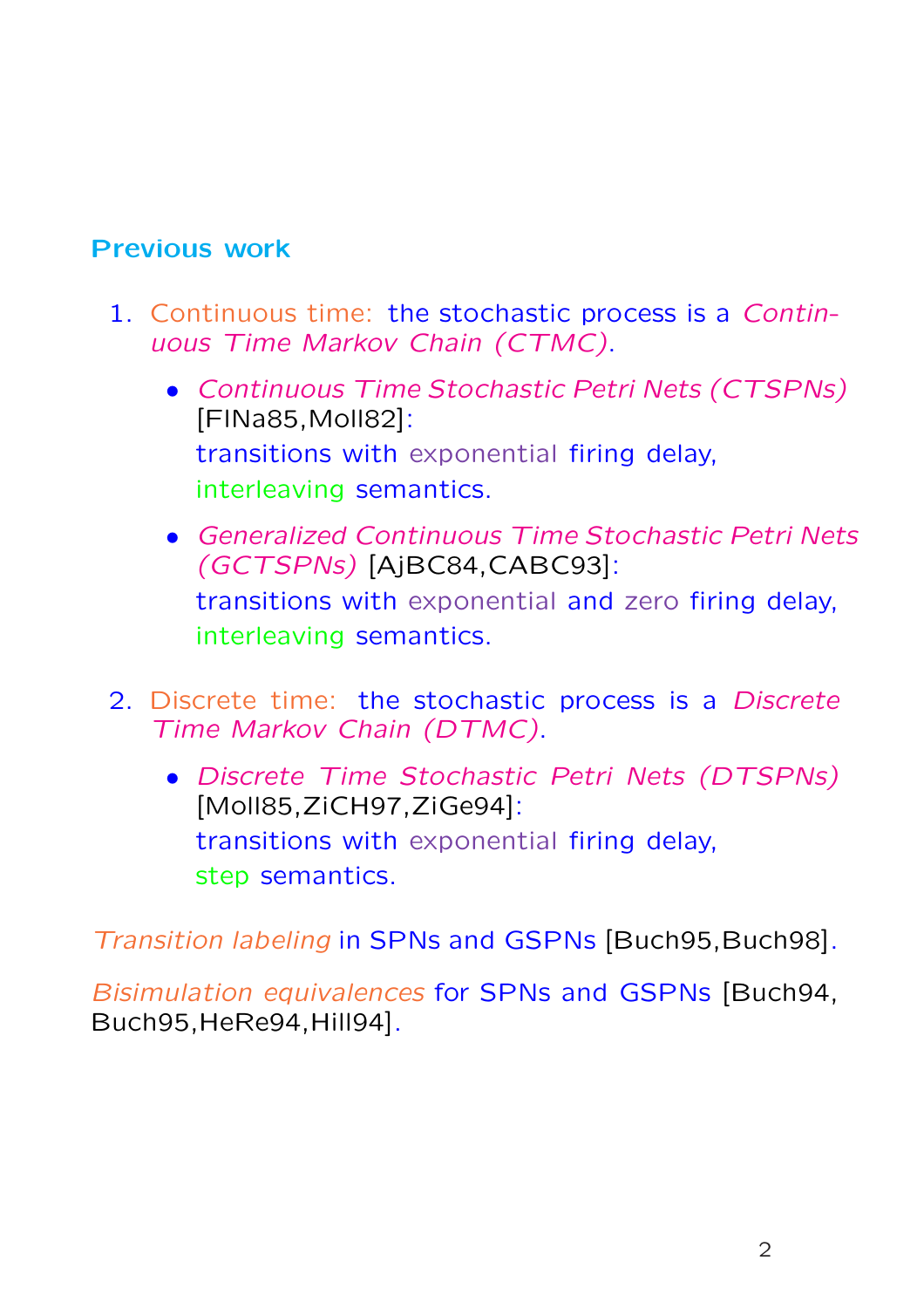## Formal model

Definition 1 A DTSPN is a seven tuple  $N = (P, T, W, \Lambda, \Omega, L, M_{in})$  where:

- P and T are finite sets of places and transitions respectively such that  $P \cup T \neq \emptyset$  and  $P \cap T = \emptyset$ ;
- $W : (P \times T) \cup (T \times P) \rightarrow \mathbb{N}$  is function describing the weights of arcs between places and transitions and vice versa;
- $\Lambda: T \to \mathbb{R}$  is the transition weight function;
- $\Omega: T \to (0,1]$  is the transition probability function;
- $L: T \rightarrow Act_{\tau}$  is the transition labeling function assigning labels from a finite set of visible actions Act or an invisible action  $\tau$  to transitions (i.e.,  $Act_{\tau} = Act \cup {\tau}$ );
- $M_{in}: P \to \mathbb{N}$  is the initial marking.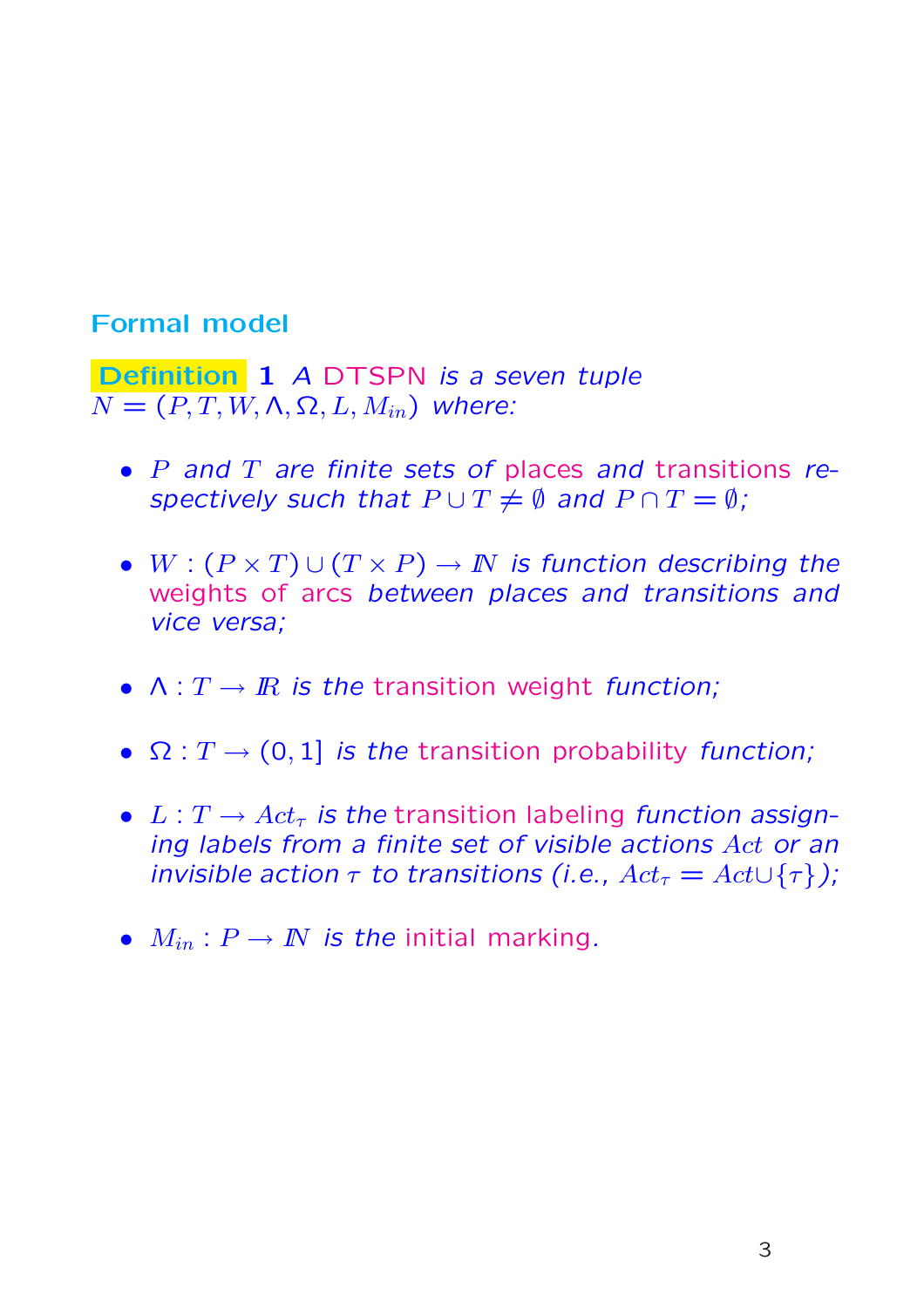### Behavior of the model

 $Ena(M)$  denotes the set of all transitions that are enabled in marking M. The transitions from  $U \subseteq Ena(M)$  try to fire in the next step with probability:

$$
PF[U] = \prod_{t \in U} \Omega(t) \cdot \prod_{t \in Ena(M) \setminus U} (1 - \Omega(t)).
$$

All transitions from  $U$  can fire if the following condition (\*) holds:

$$
\forall p \in P : M(p) \ge \sum_{t \in U} W(p, t).
$$

A set  $V \subseteq Ena(M)$  is a maximal fireable subset in marking  $M$  if  $(*)$  holds for V and no more transitions from  $Ena(M)\setminus V$  can be added when the condition has to hold.

 $MaxFire(M)$  denotes the set of all maximal fireable subsets in marking M.

A set  $V \subseteq U$  is a maximal fireable subset of U in marking  $M$  if the condition holds for V and no more transitions from  $U \setminus V$  can be added.

 $MaxFire(U, M)$  denotes the set of all maximal fireable subsets of U in marking M.

The weight function is extended to sets of transitions  $V \subseteq T$ :

$$
\Lambda(V) = \sum_{t \in V} \Lambda(t).
$$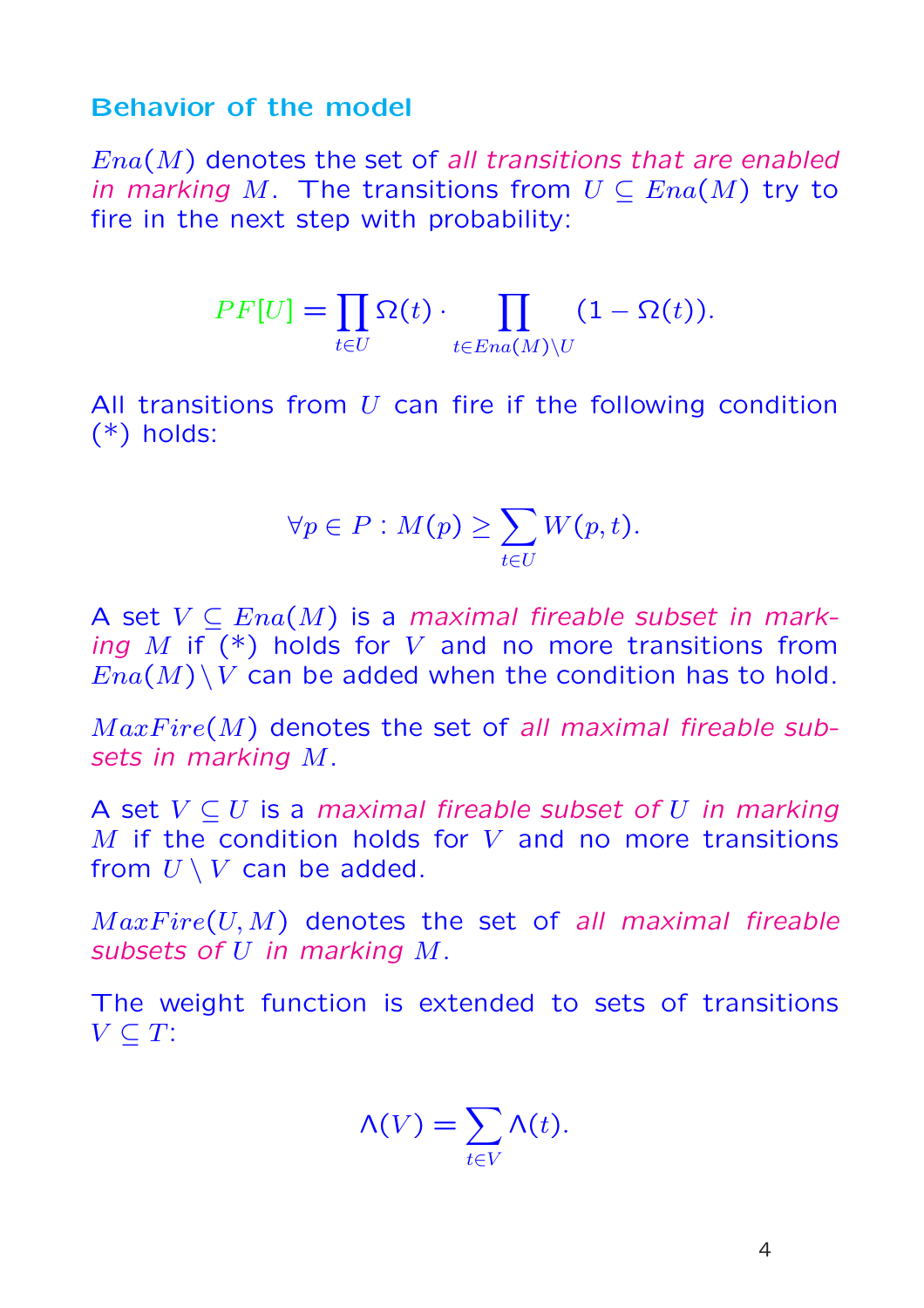If transitions from the set  $U$  try to fire, but cannot fire concurrently since (\*) does not hold, then a maximal fireable subset of transitions, i.e.,  $V \in MaxFire(U, M)$  is chosen with probability:

$$
PC[V, U] = \Lambda(V) / \left( \sum_{W \in MaxFire(U, M)} \Lambda(W) \right).
$$

For  $V \in MaxFire(M)$  let  $SubEna(V, M)$  be the set of all subsets of  $Ena(M)$  that include V. The probability of firing  $V \in MaxFire(M)$  is:

$$
PT[V, M] = \sum_{U \in SubEna(V, M)} PF[U] \cdot PC[V, U].
$$

If no transition wants to fire at the next step, then  $U =$  $\emptyset = V$  and:

$$
PT[\emptyset, M] = PF[\emptyset] = \prod_{t \in End(M)} (1 - \Omega(t)).
$$

We define the visible labeling function  $VisL$  on sets of transitions  $V \subseteq T$ :

$$
VisL(V) = \sum_{(t \in V) \land (L(t) \neq \tau)} L(t).
$$

Denote a set of all multisets over a set X by  $\mathcal{M}(X)$ . Let  $A \in \mathcal{M}(Act)$ . The set of all subsets of transitions which are labeled by A is:

$$
Trans(A) = \{ V \subseteq T \mid VisL(V) = A \}.
$$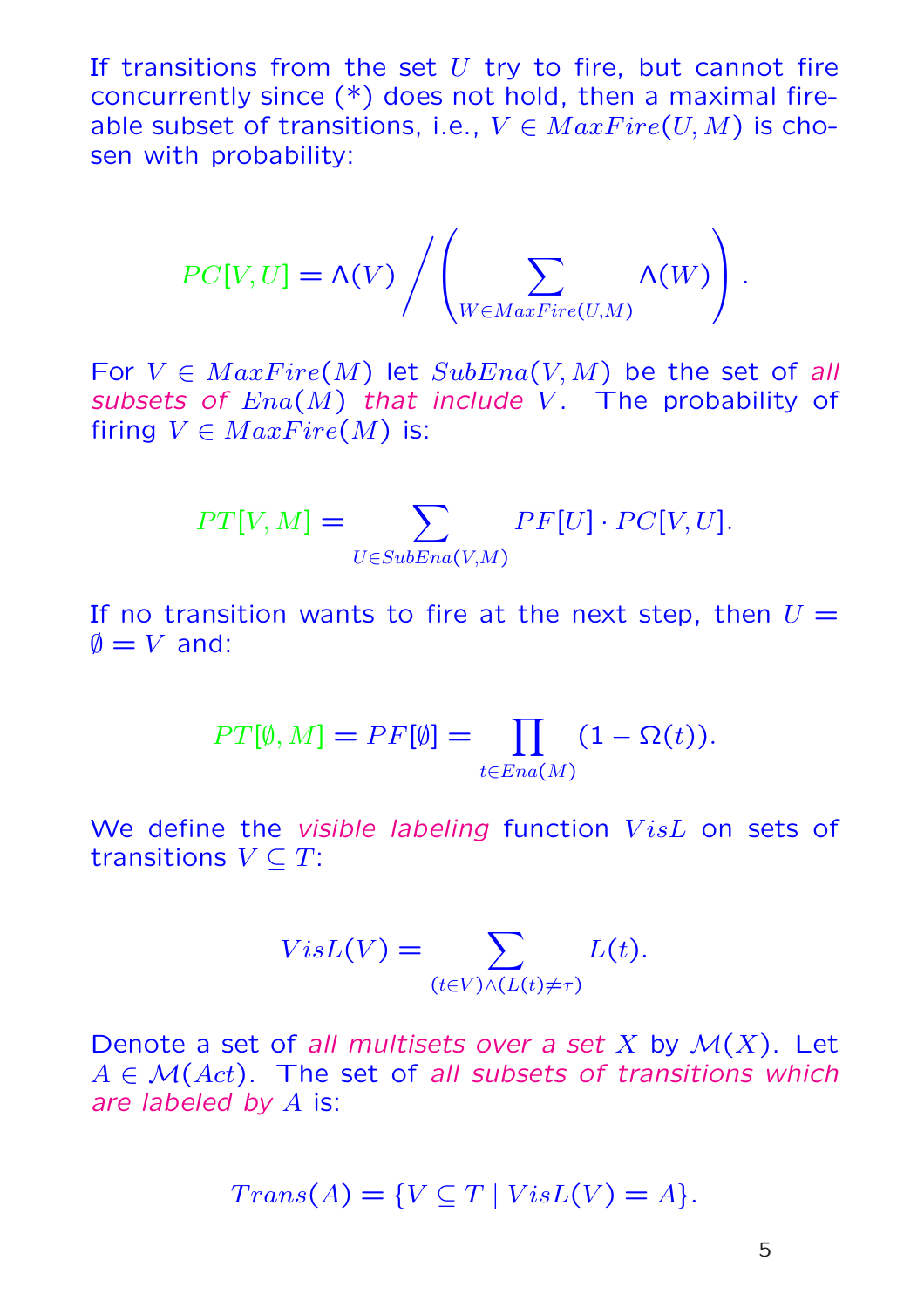The probability of observing  $A$  in marking  $M$  is:

$$
PL[A, M] = \sum_{V \in Trans(A) \cap MaxFire(M)} PT[V, M].
$$

If V fires in  $M$ , then the successor marking  $\widetilde{M}$  is defined as:

$$
\widetilde{M}(p) = M(p) - \sum_{t \in V} W(p, t) + \sum_{t \in V} W(t, p).
$$

Let V be a set of transitions which can fire concurrently in marking M resulting to M and  $P = PT[V, M]$ , notation  $M \stackrel{V}{\longrightarrow}_{\mathcal{P}} \widetilde{M}.$ 

We write  $M\stackrel{V}{\longrightarrow}\widetilde{M}$  if  $M\stackrel{V}{\longrightarrow}_{{\cal P}}\widetilde{M}$  for some  ${\cal P}>0.$  For oneelement set of transitions  $V \,=\, \{t\}$  we write  $M \stackrel{t}{\longrightarrow}_{{\cal P}} \widetilde{M}$ and  $M\stackrel{t}{\longrightarrow} \widetilde{M}.$ 

 $M\stackrel{A}{\longrightarrow}_\mathcal{P}\widetilde{M}$  describes a step starting in marking  $M$ , performing transitions labeled by A and ending in  $\widetilde{M}$ . The probability  $P = PS[A, M, \widetilde{M}]$  is:

$$
PS[A, M, \widetilde{M}] = \sum_{\{V \in Trans(A) | M \stackrel{V}{\longrightarrow}_c \widetilde{M}\}} Q.
$$

We write  $M\stackrel{A}{\longrightarrow} \widetilde{M}$  if  $M\stackrel{A}{\longrightarrow}_{{\cal P}}\widetilde{M}$  for some  ${\cal P}>0.$  For oneelement multiset of actions  $A = \{a\}$  we write  $M \stackrel{a}{\longrightarrow}_{\mathcal{P}} \widetilde{M}$ and  $M\stackrel{a}{\longrightarrow} \widetilde{M}.$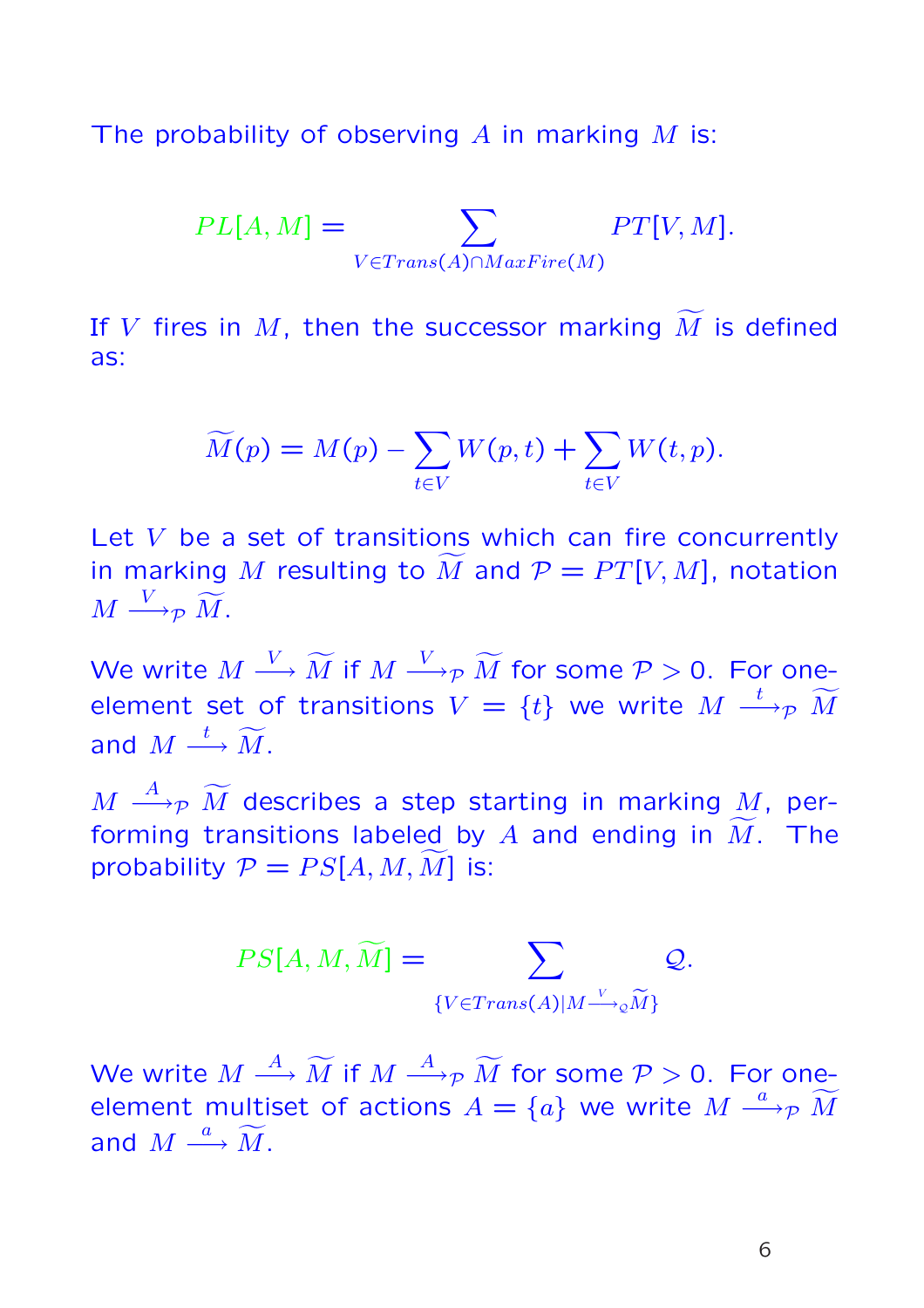Definition 2 For a DTSPN N we define:

- The reachability set  $RS(N)$  as the minimal set of markings M for which the following conditions hold:
	- $M_{in} \in RS(N);$
	- $-$  if  $M \,\in\, RS(N)$  and  $M \,\stackrel{A}{\longrightarrow}\,\, \widetilde{M}$  for  $\mathcal{P} \,>\, 0, \,$  then  $\widetilde{M} \in RS(N).$
- The reachability graph  $RG(N)$  as a directed labeled graph with a set of nodes  $RS(N)$  and an arc labeled by A,  ${\mathcal{P}}$  between nodes  $M$  and  $\widetilde{M}$  whenever  $M\stackrel{A}{\longrightarrow}_{\mathcal{P}}\widetilde{M}$ holds.
- The underlying Discrete Time Markov Chain (DTMC)  $DT(N)$  with state space  $RS(N)$  and a transition  $M \longrightarrow_{\mathcal{P}} \widetilde{M}$  whenever at least one arc between M and M exists in  $RG(N)$ . In this case, the probability  $P = PS[M, \widetilde{M}]$  is computed as:

$$
PS[M, \widetilde{M}] = \sum_{A \in \mathcal{M}(Act)} PS[A, M, \widetilde{M}].
$$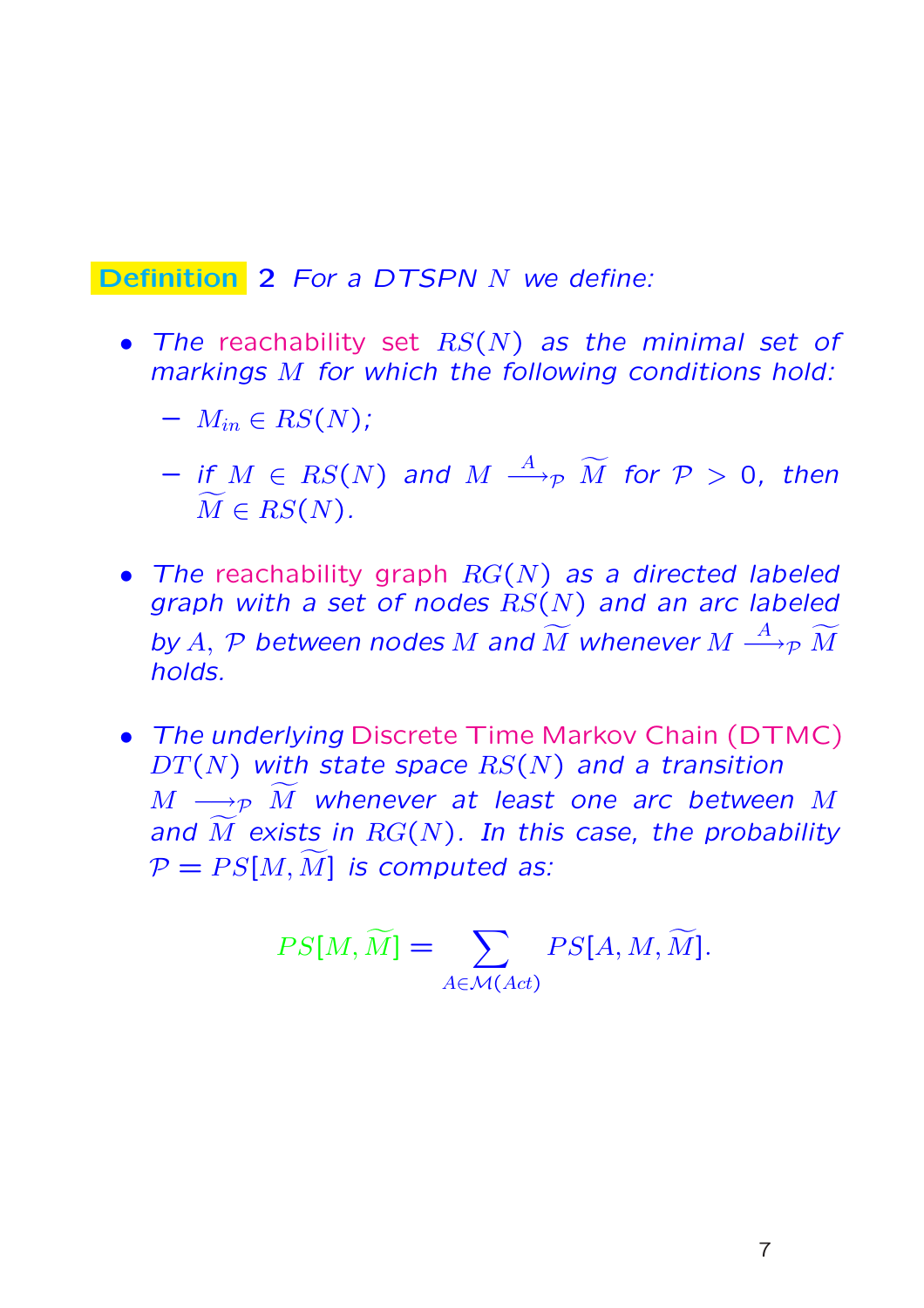An *internal step*  $M \stackrel{\emptyset}{\longrightarrow}_\mathcal{P} \widetilde{M}$  *with*  $\mathcal{P} > 0$  *takes place when*  $\widetilde{M}$ is reachable from  $M$  by firing a set of internal transitions or if no transition fires.

The probability of reaching  $\widetilde{M}$  from M by k internal steps is:

$$
PS^{k}[\emptyset, M, \widetilde{M}] = \begin{cases} \sum_{\overline{M} \in RS(N)} PS^{k-1}[\emptyset, M, \overline{M}] & \text{if } k \ge 1; \\ 1 & \text{if } k = 0 \text{ and } \\ 1 & \text{if } k = 0 \text{ and } \\ 0 & \text{otherwise.} \end{cases}
$$

The probability of reaching  $\widetilde{M}$  from M by internal steps is:

$$
PS^*[\emptyset, M, \widetilde{M}] = \sum_{k=0}^{\infty} PS^k[\emptyset, M, \widetilde{M}].
$$

The probability of reaching  $\widetilde{M}$  from M by internal steps, followed by an observable step A is:

$$
PS^*[A, M, \widetilde{M}] = \sum_{\overline{M} \in RS(N)} PS^*[\emptyset, M, \overline{M}] \cdot PS[A, \overline{M}, \widetilde{M}].
$$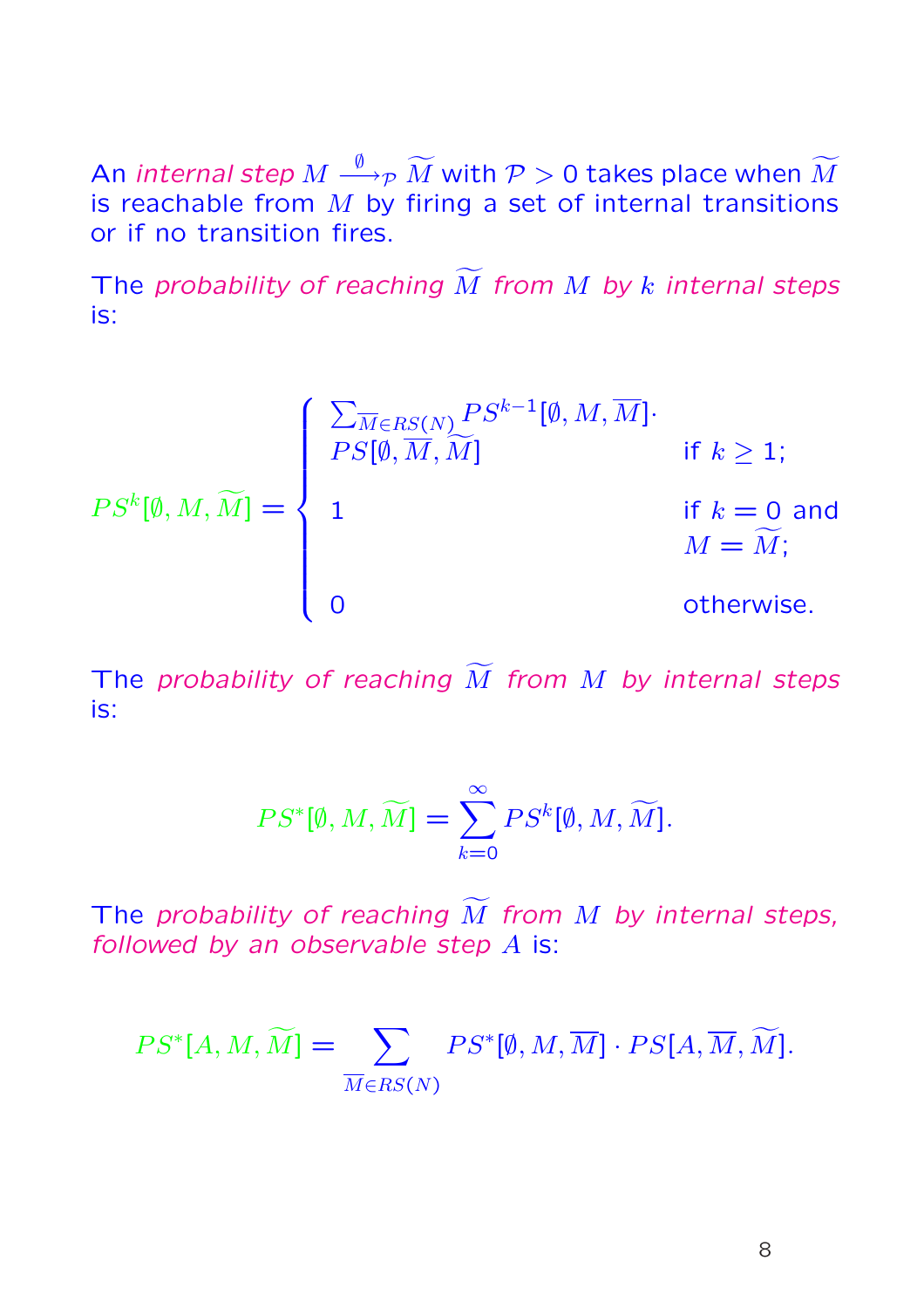We define a new transition relation  $M \stackrel{A}{\longrightarrow}_{\mathcal{P}} \widetilde{M}$  where  $\mathcal{P}=P S^*[A, M, \widetilde{M}]$  and  $A\neq \emptyset.$ 

We write  $M\stackrel{A}{\longrightarrow}\widetilde{M}$  if  $M\stackrel{A}{\longrightarrow}_{\mathcal{P}}\widetilde{M}$  for some  $\mathcal{P}>0.$  For oneelement multiset of actions  $A = \{a\}$  we write  $M \stackrel{a}{\longrightarrow}_{\mathcal{P}} \widetilde{M}$ and  $M\stackrel{a}{\longrightarrow} \widetilde{M}.$ 

 $RS<sup>*</sup>(N)$  and  $RG<sup>*</sup>(N)$  denote the observable reachability set and graph respectively.

We define the embedded DTMC  $DT^{*}(N)$  with state space  $RS<sup>*</sup>(N)$  and transition probabilities:

$$
PS^*[M, \widetilde{M}] = \sum_{A \in \mathcal{M}(Act)\backslash \emptyset} PS^*[A, M, \widetilde{M}].
$$

A trap is a loop of internal transitions starting and ending in some marking  $M$  which occurs with probability 1.  $PS^*[\emptyset, M, \widetilde{M}]$  is finite as long as no traps exist.

If  $PS^*[\emptyset, M, \widetilde{M}]$  is finite, then  $PS^*[A, M, \widetilde{M}]$  defines a probability distribution, i.e.:

$$
\sum_{A \in \mathcal{M}(Act)\setminus \emptyset} \sum_{\widetilde{M} \in RS^*(N)} PS^*[A, M, \widetilde{M}] = 1.
$$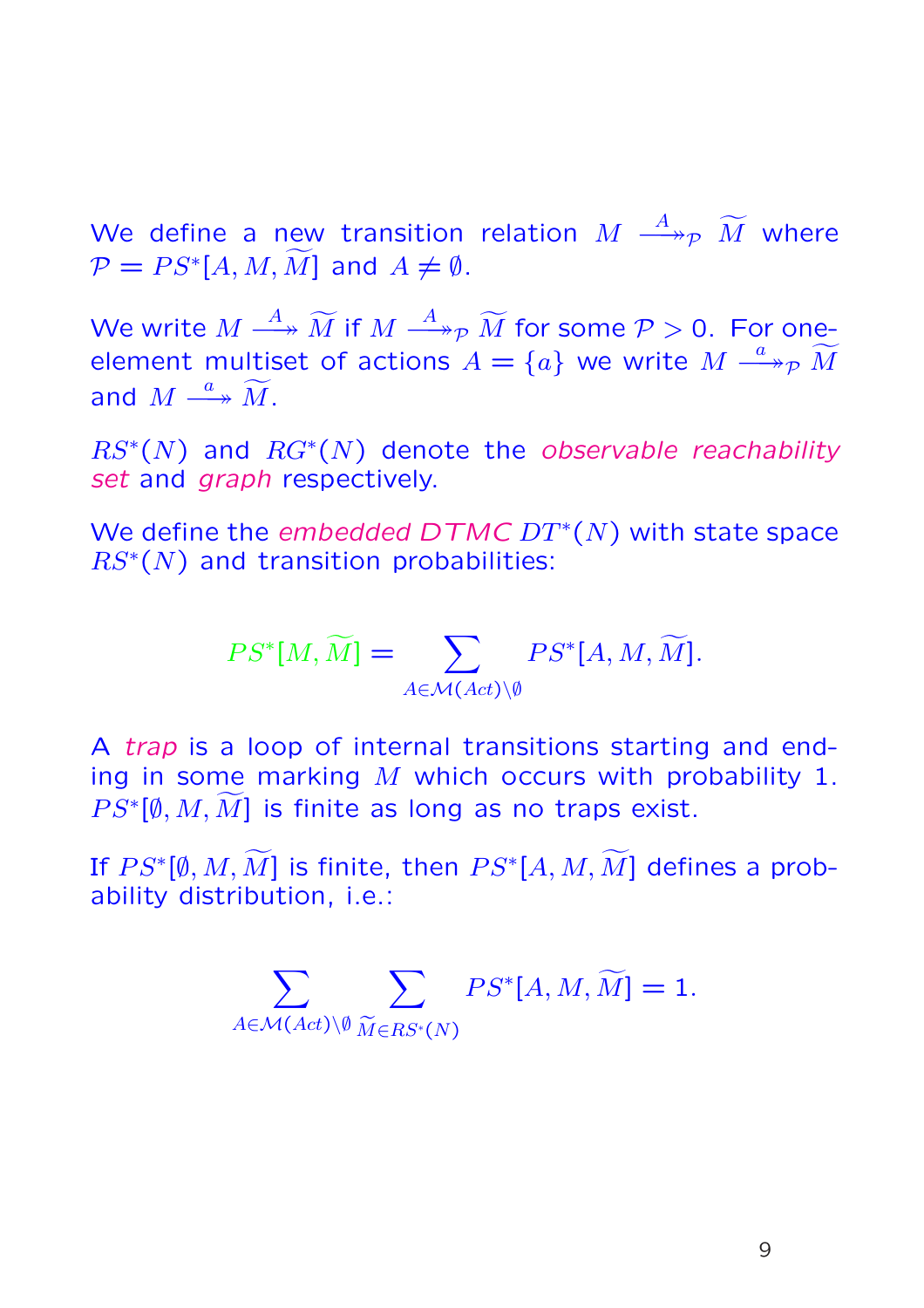#### Examples of DTSPNs



First example net and the corresponding reachability graphs

|                                                                 | $q_{11} = \Omega(t_1) \cdot \Omega(t_2)$ $q_{12} = \Omega(t_1) \cdot \Omega(t_2)$ $q_{13} = \Omega(t_1) \cdot \Omega(t_2)$ |                        |
|-----------------------------------------------------------------|----------------------------------------------------------------------------------------------------------------------------|------------------------|
| $q_{14} = \Omega(t_1) \cdot \Omega(t_2)$ $q_{22} = \Omega(t_2)$ |                                                                                                                            | $q_{24} = \Omega(t_2)$ |
| $q_{33} = \Omega(t_1)$                                          | $q_{34} = \Omega(t_1)$                                                                                                     | $q_{41} = \Omega(t_3)$ |
| $q_{44} = \Omega(t_3)$                                          |                                                                                                                            |                        |

 $r_{12} = r_{42} = \frac{q_{12}}{1-q_{11}}$   $r_{13} = r_{43} = \frac{q_{13}}{1-q_{11}}$   $r_{14} = r_{44} = \frac{q_{14}}{1-(1-q_{11})} = \frac{q_{14}}{q_{11}}$  $r_{24} = 1$   $r_{34} = 1$ 

10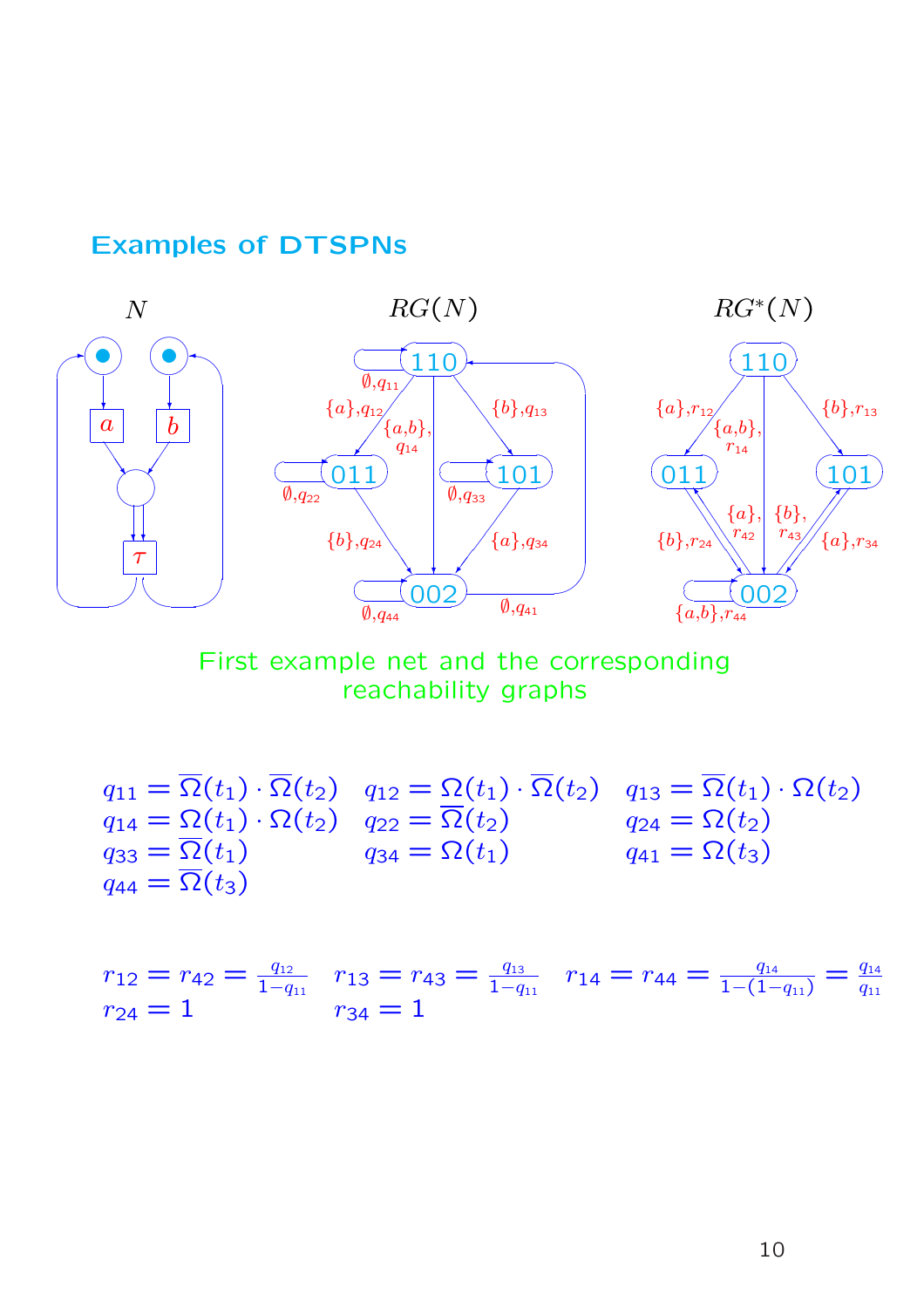

Second example net and the corresponding reachability graphs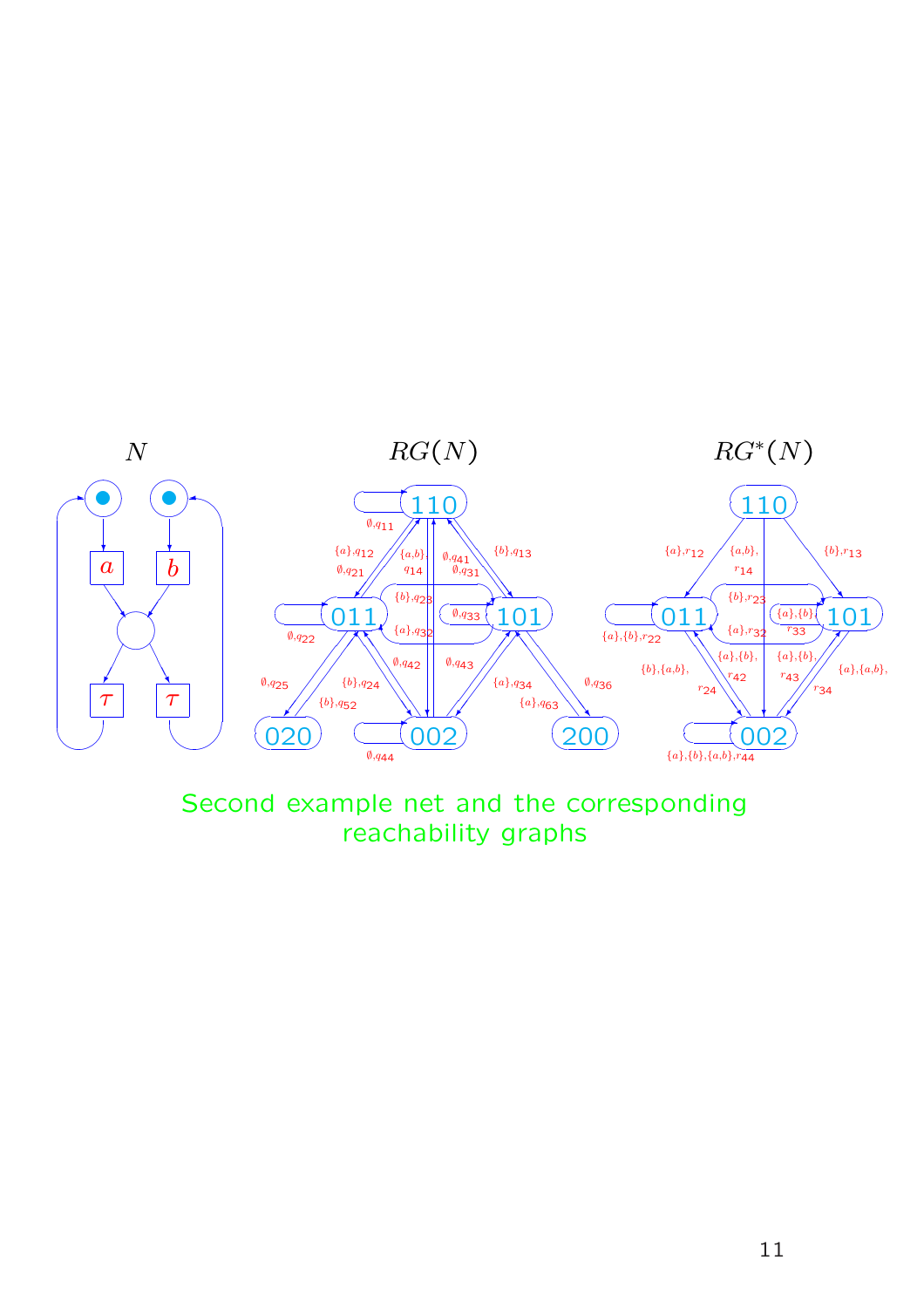$$
q_{11} = \overline{\Omega}(t_1) \cdot \overline{\Omega}(t_2)
$$
  
\n
$$
q_{12} = \Omega(t_1) \cdot \overline{\Omega}(t_2)
$$
  
\n
$$
q_{13} = \overline{\Omega}(t_1) \cdot \Omega(t_2)
$$
  
\n
$$
q_{14} = \Omega(t_1) \cdot \Omega(t_2)
$$
  
\n
$$
q_{21} = \overline{\Omega}(t_2) \cdot \Omega(t_3) \cdot (\Lambda_{34} \cdot \Omega(t_4) + \overline{\Omega}(t_4))
$$
  
\n
$$
q_{22}^0 = \overline{\Omega}(t_2) \cdot \overline{\Omega}(t_3) \cdot \overline{\Omega}(t_4)
$$
  
\n
$$
q_{22}^0 = \Omega(t_2) \cdot \Omega(t_4) \cdot (\Lambda_{43} \cdot \Omega(t_3) + \overline{\Omega}(t_3))
$$
  
\n
$$
q_{23} = \Omega(t_2) \cdot \Omega(t_3) \cdot (\Lambda_{34} \cdot \Omega(t_4) + \overline{\Omega}(t_4))
$$
  
\n
$$
q_{24} = \Omega(t_2) \cdot \overline{\Omega}(t_3) \cdot \overline{\Omega}(t_4)
$$
  
\n
$$
q_{25} = \overline{\Omega}(t_2) \cdot \Omega(t_4) \cdot (\Lambda_{43} \cdot \Omega(t_3) + \overline{\Omega}(t_3))
$$
  
\n
$$
q_{31} = \overline{\Omega}(t_1) \cdot \Omega(t_4) \cdot (\Lambda_{43} \cdot \Omega(t_3) + \overline{\Omega}(t_3))
$$
  
\n
$$
q_{32} = \Omega(t_1) \cdot \overline{\Omega}(t_4) \cdot (\Lambda_{43} \cdot \Omega(t_3) + \overline{\Omega}(t_3))
$$
  
\n
$$
q_{33}^0 = \overline{\Omega}(t_1) \cdot \overline{\Omega}(t_3) \cdot \overline{\Omega}(t_4)
$$
  
\n
$$
q_{34}^0 = \overline{\Omega}(t_1) \cdot \overline{\Omega}(t_3) \cdot \overline{\Omega}(t_4)
$$
  
\n
$$
q_{35} = \overline{\Omega}(t_1) \cdot \overline{\Omega}(t_3) \cdot \overline{\Omega}(t_4)
$$

$$
r_{12} = q_{12}/(1 - q_{11})
$$
  
\n
$$
r_{14} = q_{14}/(1 - q_{11})
$$
  
\n
$$
r_{22} = (q_{22} + q_{25})/(1 - q_{22}^{\emptyset})
$$
  
\n
$$
r_{24}^b = q_{24}/(1 - q_{22}^{\emptyset})
$$
  
\n
$$
r_{23}^b = (q_{23} + q_{21} \cdot r_{12})/(1 - r_{23}^{\emptyset})
$$
  
\n
$$
r_{24}^b = q_{21} \cdot r_{14}/(1 - r_{24}^{\emptyset})
$$
  
\n
$$
r_{33}^b = q_{31} \cdot r_{13}/(1 - q_{33}^{\emptyset})
$$
  
\n
$$
r_{34}^b = q_{34}/(1 - q_{33}^{\emptyset})
$$
  
\n
$$
r_{42}^b = q_{42} \cdot r_{22}^b/(1 - q_{44}^{\emptyset})
$$
  
\n
$$
r_{43}^b = (q_{41} \cdot r_{13} + q_{42} \cdot r_{23})/(1 - q_{44}^{\emptyset})
$$
  
\n
$$
r_{44}^b = q_{42} \cdot r_{24}^b/(1 - q_{44}^{\emptyset})
$$
  
\n
$$
r_{44}^b = q_{42} \cdot r_{24}^b/(1 - q_{44}^{\emptyset})
$$
  
\n
$$
r_{44}^b = q_{42} \cdot r_{24}^b/(1 - q_{44}^{\emptyset})
$$
  
\n
$$
r_{44}^b = q_{41} \cdot r_{13} + q_{42} \cdot r_{23})/(1 - q_{44}^{\emptyset})
$$
  
\n
$$
r_{44}^b = q_{41} \cdot r_{14}^{\{a,b\}}/(1 - q_{44}^{\{a,b\}})
$$
  
\n
$$
r_{44}^{\{a,b\}} = q_{41} \cdot r_{14}^{\{a,b\}}/(1 - q_{44}^{\{a,b\}})
$$
  
\n
$$
r_{44}^{\{a,b\}} = q_{41}
$$

$$
r_{13} = q_{13}/(1 - q_{11})
$$
\n
$$
r_{22}^{a} = q_{21} \cdot r_{12}/(1 - q_{22}^{0})
$$
\n
$$
r_{23}^{a} = (q_{23} + q_{21} \cdot r_{13})/(1 - q_{22}^{0})
$$
\n
$$
r_{24}^{\{a,b\}} = q_{21} \cdot r_{14}/(1 - q_{22}^{0})
$$
\n
$$
r_{24}^{a} = q_{21} \cdot r_{14}/(1 - q_{22}^{0})
$$
\n
$$
r_{33}^{a} = (q_{33}^{a} + q_{36})/(1 - q_{33}^{0})
$$
\n
$$
r_{34}^{a} = q_{34}/(1 - q_{33}^{0})
$$
\n
$$
r_{42}^{a} = (q_{41} \cdot r_{12} + q_{43} \cdot r_{32})/(1 - q_{44})
$$
\n
$$
r_{43}^{a} = q_{43} \cdot r_{33}^{a}/(1 - q_{44})
$$
\n
$$
r_{44}^{\{a,b\}} = q_{41} \cdot r_{14}^{\{a,b\}}/(1 - q_{44})
$$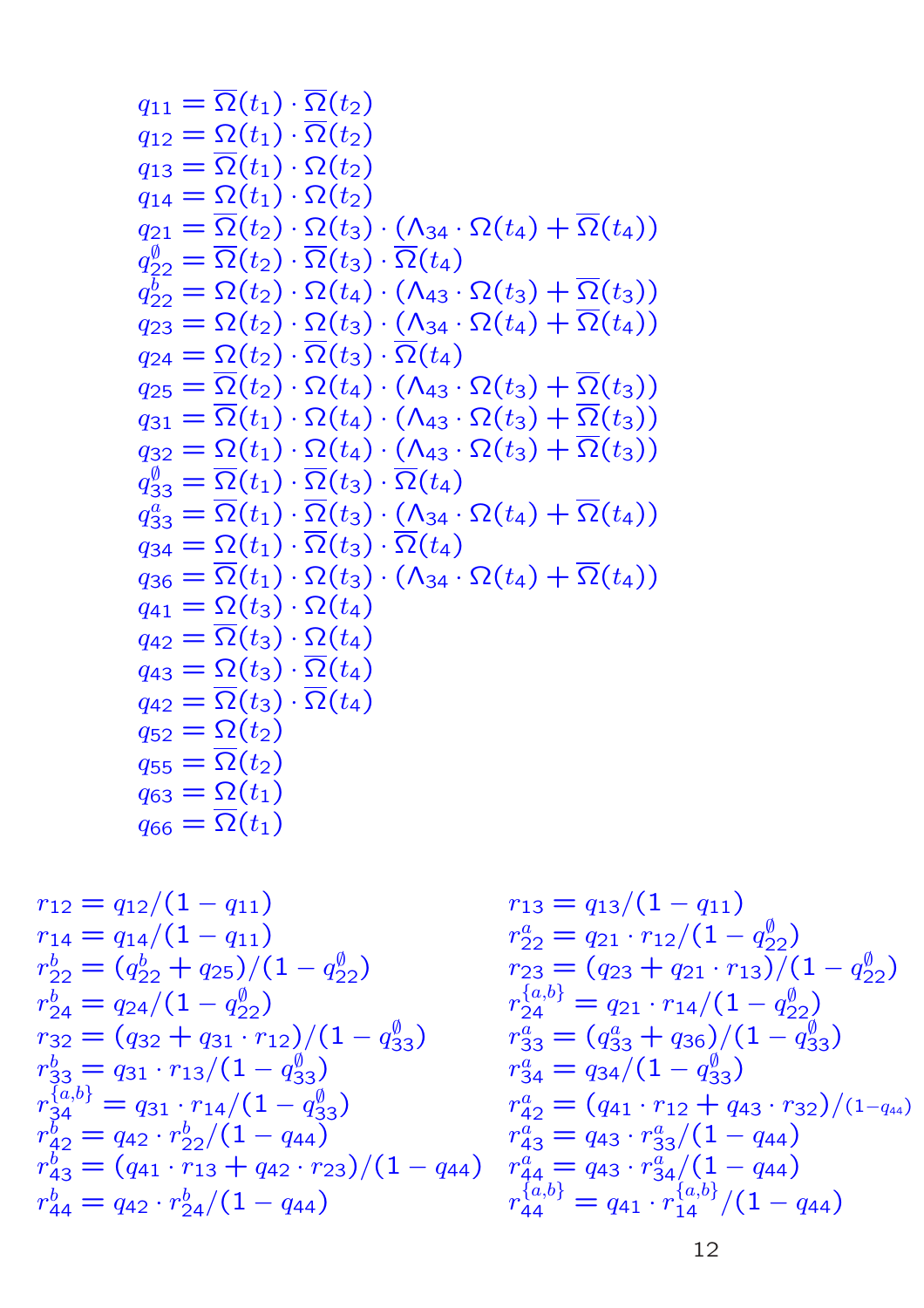### Trace equivalences

Definition 3 An interleaving trace of a DTSPN N is a pair  $(\sigma, \mathcal{P})$ , where  $\sigma = a_1 \cdots a_n \in Act^*$  and:

$$
\mathcal{P} = \sum_{\{M_1,...,M_n \mid M_{in} \overset{a_1}{\longrightarrow}_{\mathcal{P}_1} M_1 \overset{a_2}{\longrightarrow}_{\mathcal{P}_2} ... \overset{a_n}{\longrightarrow}_{\mathcal{P}_n} M_n\}} \prod_{i=1}^n \mathcal{P}_i.
$$

We denote a set of all interleaving traces of a DTSPN N by  $IntTraces(N)$ . Two DTSPNs N and N' are interleaving trace equivalent, denoted by  $N \equiv i N'$ , if:

$$
IntTraces(N) = IntTraces(N').
$$

Definition 4 A step trace of a DTSPN N is a pair  $(\Sigma, \mathcal{P})$ , where  $\Sigma = A_1 \cdots A_n \in \mathcal{M}(Act)^*$  and:

$$
\mathcal{P}=\sum_{\{M_1,...,M_n|M_{in}\overset{A_1}{\longrightarrow}_{\mathcal{P}_1}M_1\overset{A_2}{\longrightarrow}_{\mathcal{P}_2}... \overset{A_n}{\longrightarrow}_{\mathcal{P}_n}M_n\}}\prod_{i=1}^n\mathcal{P}_i.
$$

We denote a set of all step traces of a DTSPN N by  $StepTrace(N)$ . Two DTSPNs N and N' are step trace equivalent, denoted by  $N {\equiv_s} N'$ , if:

$$
StepTrace(N) = StepTrace(N').
$$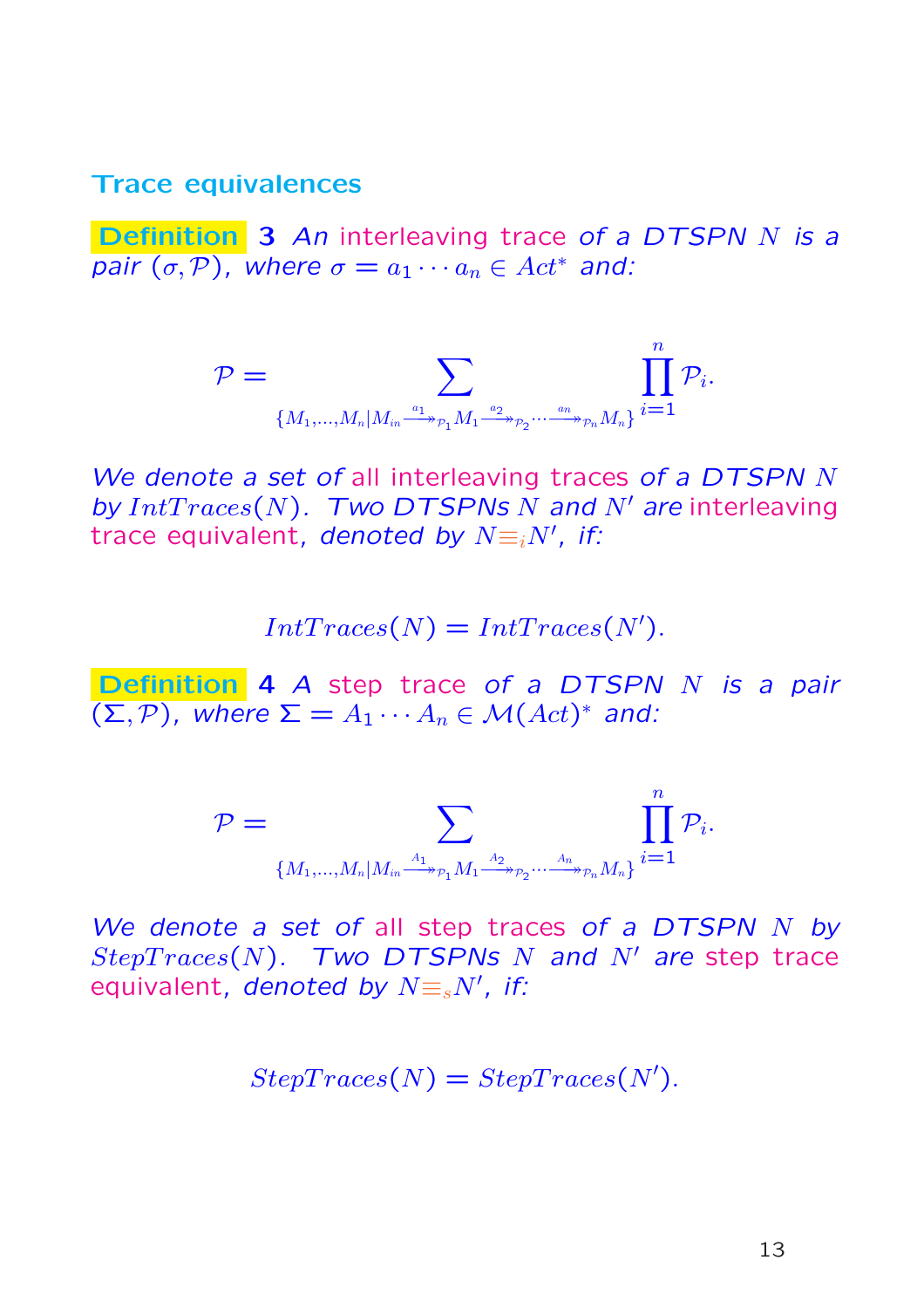## Bisimulation equivalences

Definition 5 Let N be a DTSPN. An equivalence relation  $\mathcal{R} \subseteq \overline{RS^*}(N)^2$  is an interleaving bisimulation between two markings  $M_1$  and  $M_2$  of N (i.e.,  $(M_1, M_2) \in \mathcal{R}$ ), denoted by  $\mathcal{R}: M_1 \leftrightarrow_i M_2$ , if  $\forall a \in Act \ \forall \mathcal{L} \in RS^*(N)/_{\mathcal{R}}$ :

# $M_1 \stackrel{a}{\longrightarrow}_\mathcal{Q} \mathcal{L} \Leftrightarrow M_2 \stackrel{a}{\longrightarrow}_\mathcal{Q} \mathcal{L}.$

Two markings  $M_1$  and  $M_2$  are interleaving bisimulation equivalent, denoted by  $M_1 \leftrightarrow_i M_2$ , if  $\exists \mathcal{R}: M_1 \leftrightarrow_i M_2$ .

Definition 6 Let  $N$  and  $N'$  be two DTSPNs. A relation  $\mathcal{R} \subseteq (RS^*(N) \cup RS^*(N'))^2$  is an interleaving bisimulation between N and N', denoted by  $\mathcal{R}$  :  $N \rightarrow N'$ , if  $\overline{\mathcal{R}}:M_{in\triangle i}M_{in}'.$ 

Two DTSPNs  $N$  and  $N'$  are interleaving bisimulation equivalent, denoted by  $N{\overline{\leftrightarrow}_i} N'$ , if  $\exists {\cal R}: N{\overline{\leftrightarrow}_i} N'.$ 

Definition 7 Let N be a DTSPN. An equivalence relation  $\mathcal{R} \subseteq RS^*(N)^2$  is a step bisimulation between two markings  $M_1$  and  $M_2$  of N, denoted by  $\mathcal{R}$  :  $M_1 \leftrightarrow_{s} M_2$ , if  $\forall A \in \mathcal{M}(Act) \ \forall \mathcal{L} \in RS^*(N)/_{\mathcal{R}}$ :

$$
M_1 \stackrel{A}{\longrightarrow}_{\mathcal{Q}} \mathcal{L} \Leftrightarrow M_2 \stackrel{A}{\longrightarrow}_{\mathcal{Q}} \mathcal{L}.
$$

Two markings  $M_1$  and  $M_2$  are step bisimulation equivalent, denoted by  $M_1 \leftrightarrow_s M_2$ , if  $\exists \mathcal{R}$  :  $M_1 \leftrightarrow_s M_2$ .

Definition  $8$  Let N and N' be two DTSPNs. A relation  $\overline{\mathcal{R}\subseteq (RS^*(N)\cup RS^*(N'))^2}$  is a step bisimulation between  $N$  and  $N'$ , denoted by  $\mathcal{R}:N{\Longleftrightarrow_{\scriptscriptstyle S}} N'$ , if  $\mathcal{R}:M_{in}{\Longleftrightarrow_{\scriptscriptstyle S}} M'_{in}.$ 

Two DTSPNs  $N$  and  $N'$  are step bisimulation equivalent, denoted by  $N_{\frac{\longleftrightarrow}{s}}N'$ , if  $\exists \mathcal{R}: N_{\frac{\longleftrightarrow}{s}}N'$ .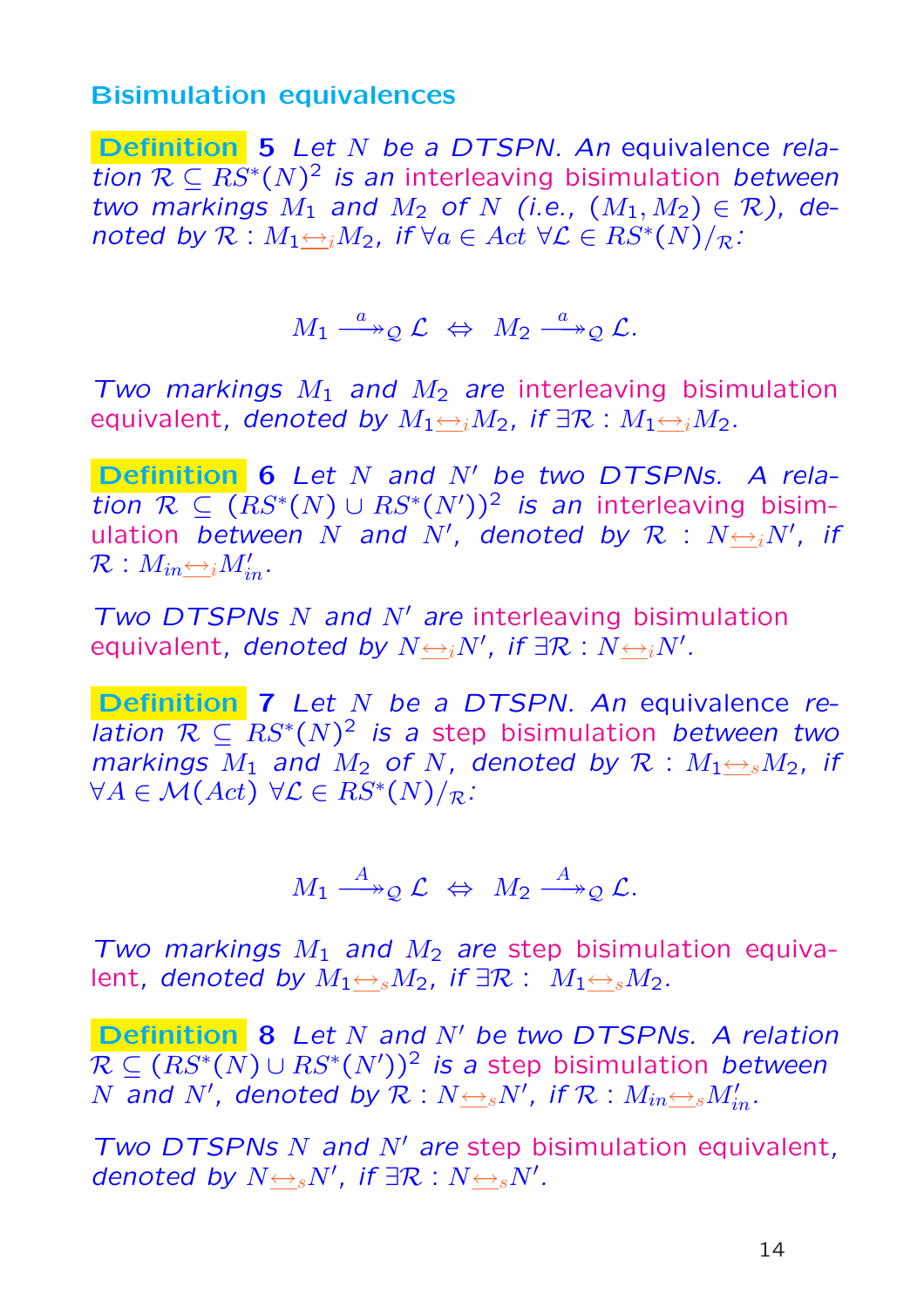#### Backward bisimulation equivalences

Definition 9 Let N be a DTSPN. An equivalence relation  $\mathcal{R} \subseteq \overline{RS^*}(N)^2$  is an interleaving backward bisimulation between two markings  $M_1$  and  $M_2$  of N, denoted by  $\mathcal{R}: M_1 \leftrightarrow_{ib} M_2$ , if  $\forall a \in Act \ \forall \mathcal{L} \in RS^*(N)/_{\mathcal{R}}$ :

$$
M_1 \stackrel{a}{\longrightarrow}_\mathcal{Q} RS^*(N) \Leftrightarrow M_2 \stackrel{a}{\longrightarrow}_\mathcal{Q} RS^*(N),
$$

 $\mathcal{L}\stackrel{a}{\longrightarrow}_\mathcal{Q} M_1\ \Leftrightarrow\ \mathcal{L}\stackrel{a}{\longrightarrow}_\mathcal{Q} M_2\ \ \text{ and }\ [M_{in}]_\mathcal{R}=\{M_{in}\}.$ 

Two markings  $M_1$  and  $M_2$  are interleaving backward bisimulation equivalent, denoted by  $M_1 \leftrightarrow_{ib} M_2$ , if  $\exists \mathcal{R}: M_1 \leftrightarrow_{ib} M_2$ .

Definition  $10$  Let N and N' be two DTSPNs. A relation  $\mathcal{R} \subseteq (\overline{RS}^*(N) \cup RS^*(N'))^2$  is an interleaving backward bisimulation between N and N', denoted by  $\mathcal{R}: N \rightarrow bN'$ , if  $\forall a \in Act \ \forall \mathcal{L}, \mathcal{K} \in (RS^*(N) \cup RS^*(N'))/_{\mathcal{R}} \ \forall M_1, M_2 \in \mathcal{L}$ :

$$
M_1 \stackrel{a}{\longrightarrow}_\mathcal{Q} RS^*(\Gamma(M_1)) \Leftrightarrow M_2 \stackrel{a}{\longrightarrow}_\mathcal{Q} RS^*(\Gamma(M_2)),
$$

$$
[M_{in}]_{\mathcal{R}} = \{M_{in}, M'_{in}\} \text{ and}
$$

$$
\mathcal{K} \xrightarrow{a} _{\mathcal{Q} \cdot \frac{|\mathcal{L} \cap RS^*(\Gamma(M_1))|}{|\mathcal{K} \cap RS^*(\Gamma(M_1))|}} M_1 \Leftrightarrow \mathcal{K} \xrightarrow{a} _{\mathcal{Q} \cdot \frac{|\mathcal{L} \cap RS^*(\Gamma(M_2))|}{|\mathcal{K} \cap RS^*(\Gamma(M_2))|}} M_2.
$$

Two DTSPNs  $N$  and  $N'$  are interleaving backward bisimulation equivalent, denoted by  $N_{\frac{\sum_{ib}N}{s}}$ , if  $\exists \mathcal{R}: N_{\frac{\sum_{ib}N}{s}}$ .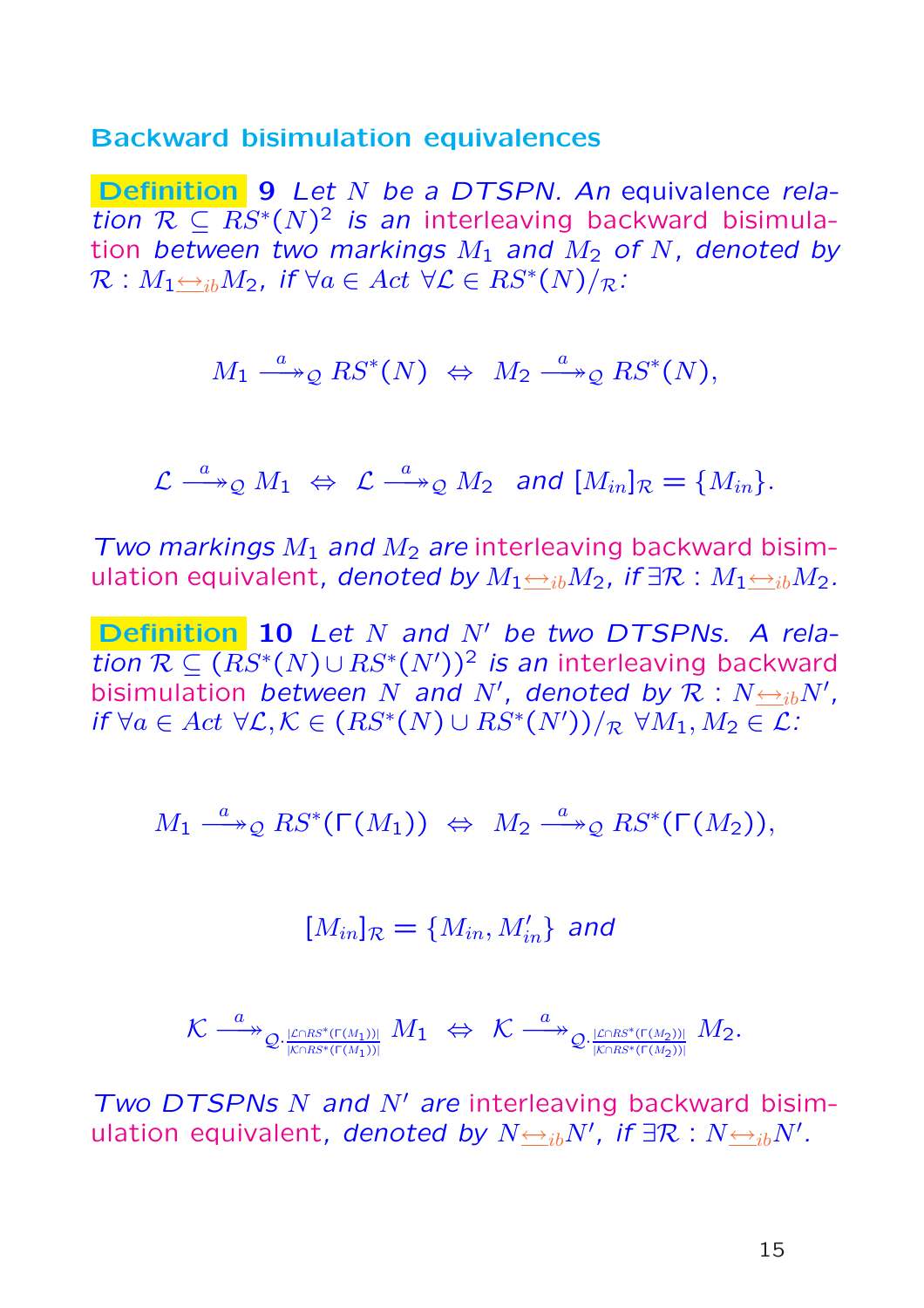Definition 11 Let N be a DTSPN. An equivalence relation  $\mathcal{R} \subseteq \overline{RS}^*(N)^2$  is a step backward bisimulation between two markings  $M_1$  and  $M_2$  of N, denoted by  $\mathcal{R}: M_1 \leftrightarrow_{sb} M_2$ , if  $\forall A \in \mathcal{M}(Act) \ \forall \mathcal{L} \in RS^*(N)/_{\mathcal{R}}$ :

$$
M_1 \stackrel{A}{\longrightarrow}_\mathcal{Q} RS^*(N) \ \Leftrightarrow \ M_2 \stackrel{A}{\longrightarrow}_\mathcal{Q} RS^*(N),
$$

 $\mathcal{L}\stackrel{A}{\longrightarrow}_\mathcal{Q} M_1\ \Leftrightarrow\ \mathcal{L}\stackrel{A}{\longrightarrow}_\mathcal{Q} M_2$  and  $[M_{in}]_\mathcal{R}=\{M_{in}\}.$ 

Two markings  $M_1$  and  $M_2$  are step backward bisimulation equivalent, denoted by  $M_1 \leftrightarrow_{sb} M_2$ , if  $\exists \mathcal{R}: M_1 \leftrightarrow_{sb} M_2$ .

Definition  $12$  Let N and N' be two DTSPNs. A relation  $\mathcal{R} \subseteq (RS^*(N) \cup RS^*(N'))^2$  is a step backward bisimulation between N and N', denoted by  $\mathcal{R}$  :  $N \rightarrow b N'$ , if  $\forall A \in \mathcal{M}(Act) \; \forall \mathcal{L}, \mathcal{K} \in (RS^*(N) \cup RS^*(N'))/_{\mathcal{R}} \; \forall M_1, M_2 \in \mathcal{L}$ 

$$
M_1 \stackrel{A}{\longrightarrow}_\mathcal{Q} RS^*(\Gamma(M_1)) \Leftrightarrow M_2 \stackrel{A}{\longrightarrow}_\mathcal{Q} RS^*(\Gamma(M_2)),
$$

$$
[M_{in}]_{\mathcal{R}} = \{M_{in}, M'_{in}\} \text{ and}
$$

$$
\mathcal{K} \stackrel{A}{\longrightarrow}_{{\mathcal{Q}}\cdot \frac{|\mathcal{L}\cap RS^*(\Gamma(M_1))|}{|\mathcal{K}\cap RS^*(\Gamma(M_1))|}} M_1 \;\; \Leftrightarrow \;\; \mathcal{K} \stackrel{A}{\longrightarrow}_{{\mathcal{Q}}\cdot \frac{|\mathcal{L}\cap RS^*(\Gamma(M_2))|}{|\mathcal{K}\cap RS^*(\Gamma(M_2))|}} M_2.
$$

Two DTSPNs  $N$  and  $N'$  are step backward bisimulation equivalent, denoted by  $N{\overline{\leftrightarrow}_{sb}}N'$ , if  $\exists {\cal R}: N{\overline{\leftrightarrow}_{sb}}N'.$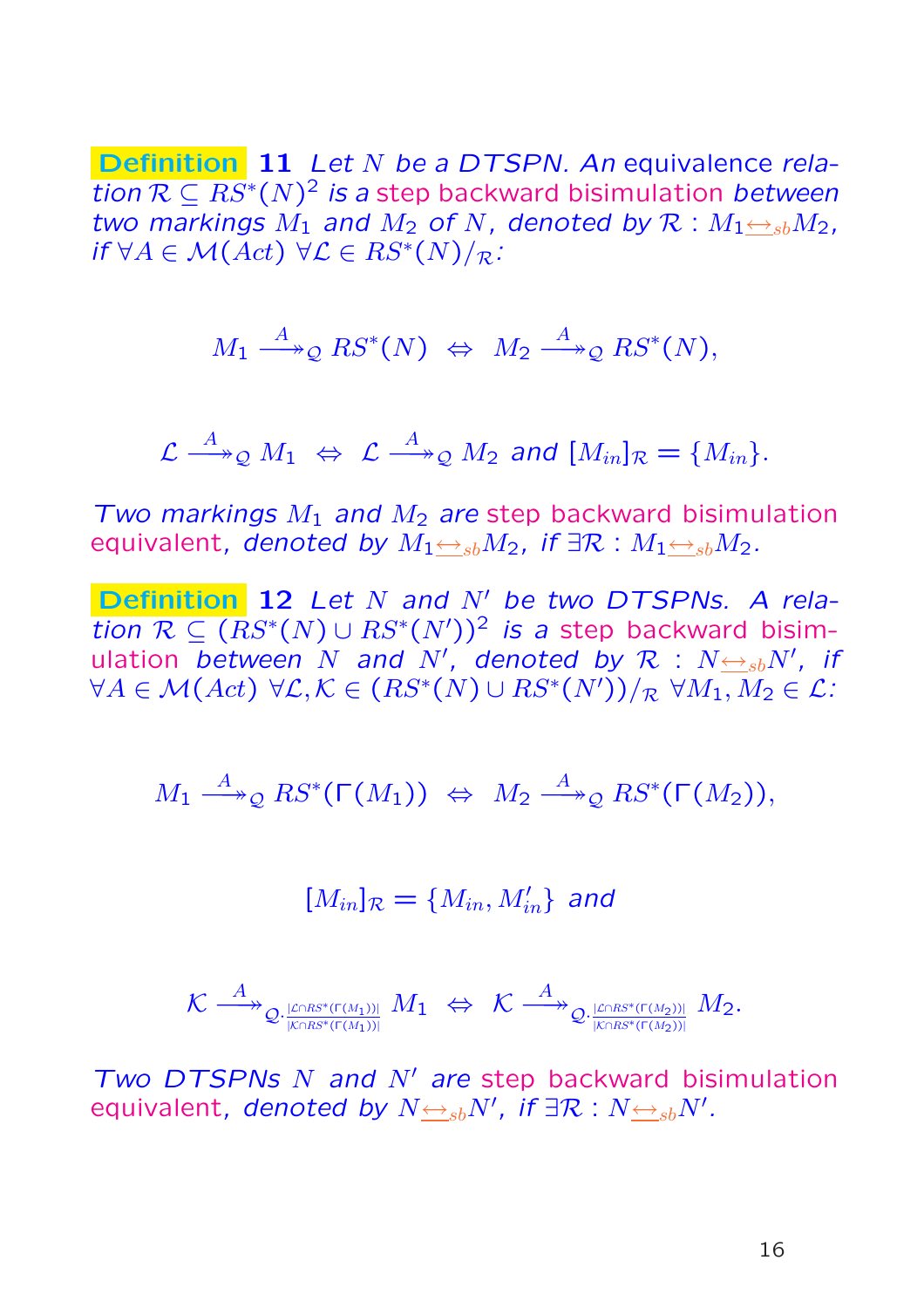## Back and forth bisimulation equivalences

Definition 13 Two DTSPNs  $N$  and  $N'$  are interleaving back and forth bisimulation equivalent, denoted by  $N{\underline{\leftrightarrow}}_{ibf}N'$ , if  $N{\underline{\leftrightarrow}}_{i}N'$  and  $N{\underline{\leftrightarrow}}_{ib}N'.$ 

Definition  $14$  Two DTSPNs N and N' are step back and forth bisimulation equivalent, denoted by  $N{\color{black} \Longleftrightarrow_{sbf}N' }$ , if  $N_{\triangleq s}N'$  and  $N_{\triangleq sb}N'.$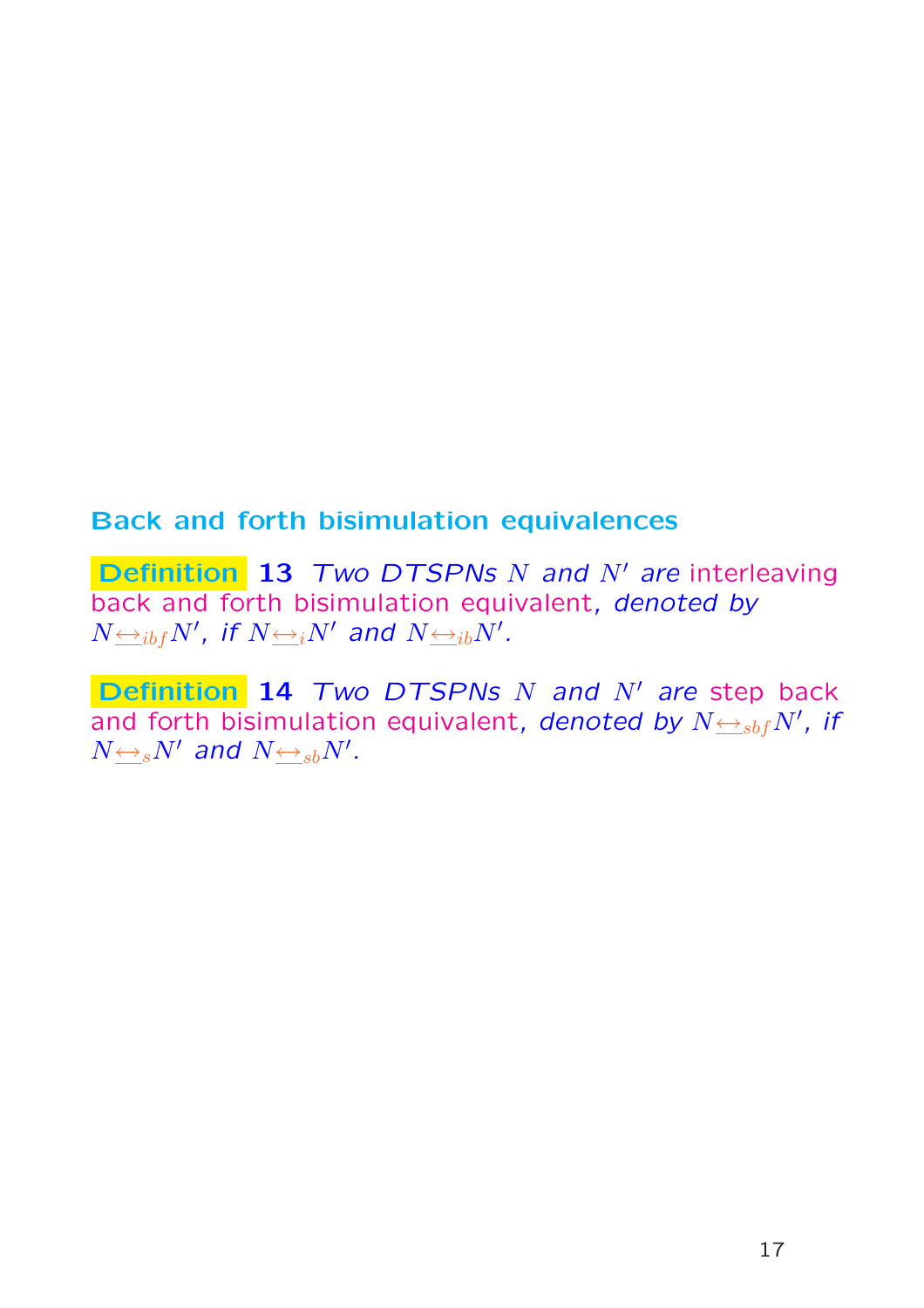## Examples of the equivalences







## Nets related via different equivalences

$$
N_1 \equiv_s N_2 \equiv_s N_3 \equiv_s N_4 \quad N_1 \leftrightarrow_s N_2 \leftrightarrow_s N_4 \quad N_1 \leftrightarrow_s b N_3 \leftrightarrow_s b N_4
$$

$$
N_1 \leftrightarrow_s b_f N_4 \quad N_2 \leftrightarrow_s i N_3 \quad N_2 \leftrightarrow_s i N_3
$$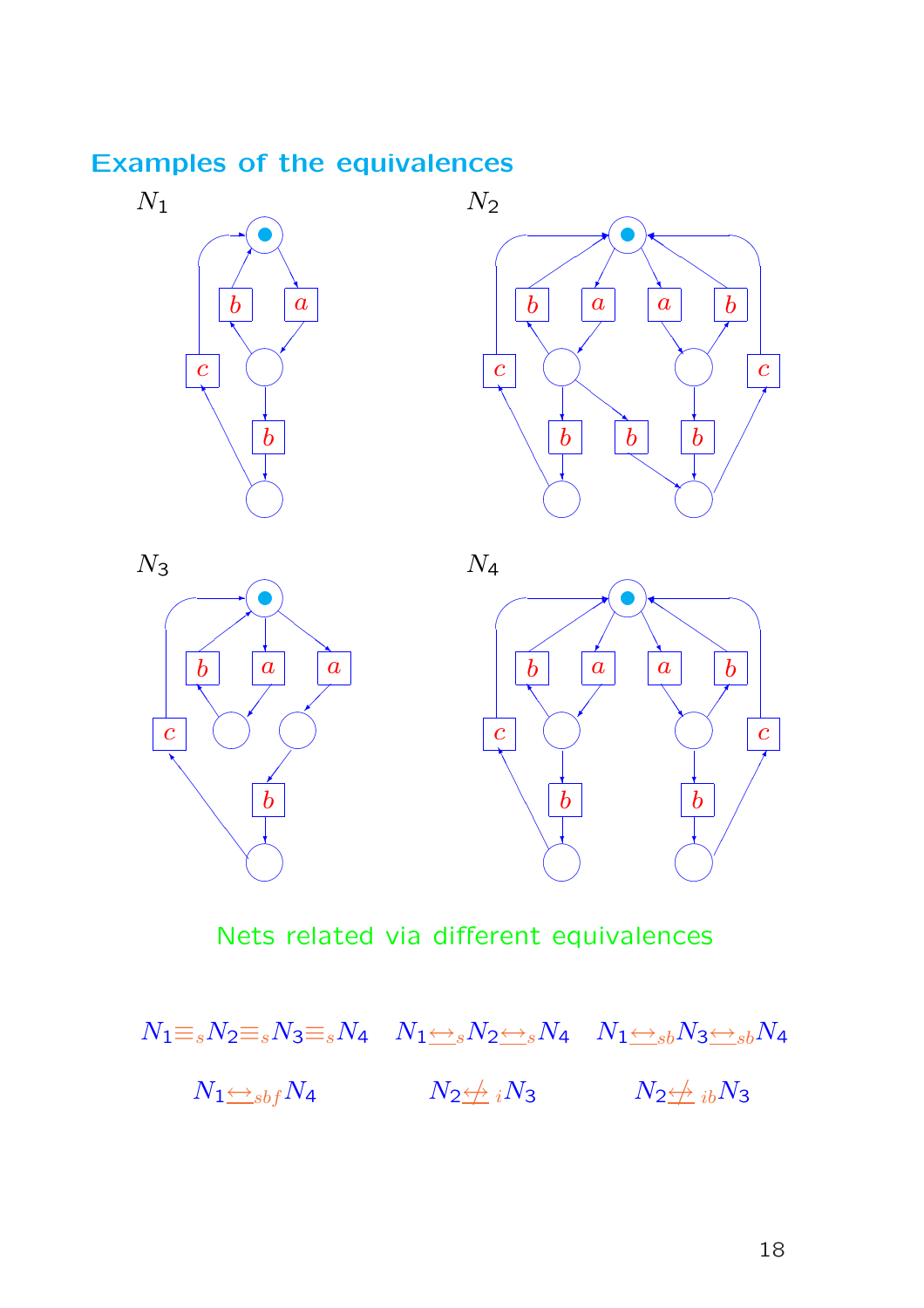#### Comparing the equivalences



Interrelations of the equivalences

**Proposition 1** Let  $\star \in \{i, s\}$ . For DTSPNs N and N' the following holds:

- 1.  $N \rightarrow N^{\prime} \Rightarrow N \equiv_{\star} N^{\prime}$ ;
- 2.  $N \leftrightarrow bN' \Rightarrow N \equiv k N'$ ;
- 3.  $N \leftrightarrow_{\star} b f N' \Rightarrow N \leftrightarrow_{\star} N'$  and  $N \leftrightarrow_{\star} b N'$ .

**Theorem 1** Let  $\leftrightarrow$ ,  $\leftrightarrow \in \{\equiv, \leftrightarrow\}$  and  $\star$ ,  $\star \star \in \{i, s, ib, sb, ibf, cb\}$  $sbf$  For DTSPNs N and  $N'$  the following holds:

$$
N {\hookrightarrow_{\star}} N' \;\Rightarrow\; N {\leftrightarrow_{\star\star}} N'
$$

iff in the graph in figure above there exists a directed path from  $\leftrightarrow_{\star}$  to  $\leftrightarrow_{\star\star}$ .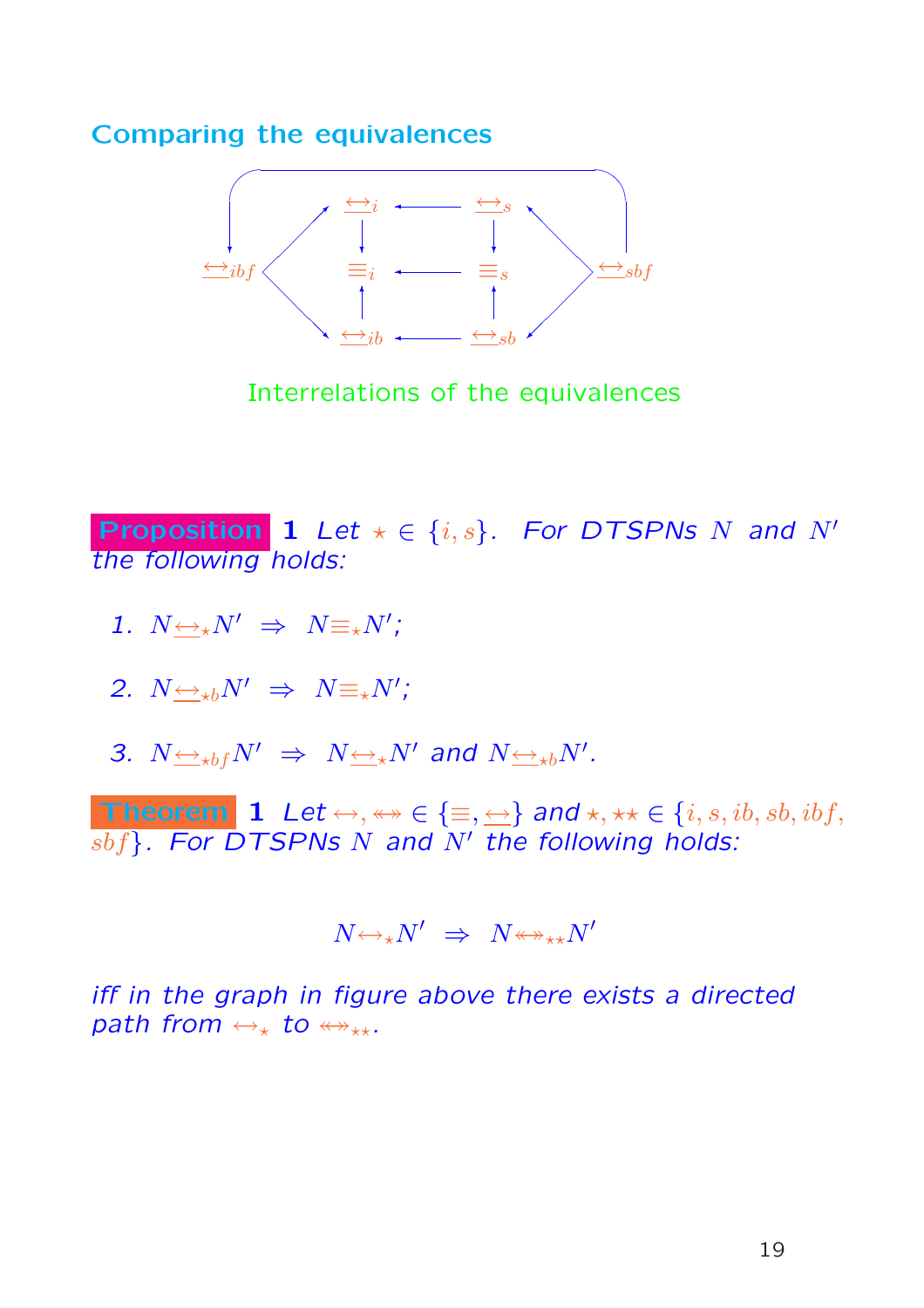

## Examples of the equivalences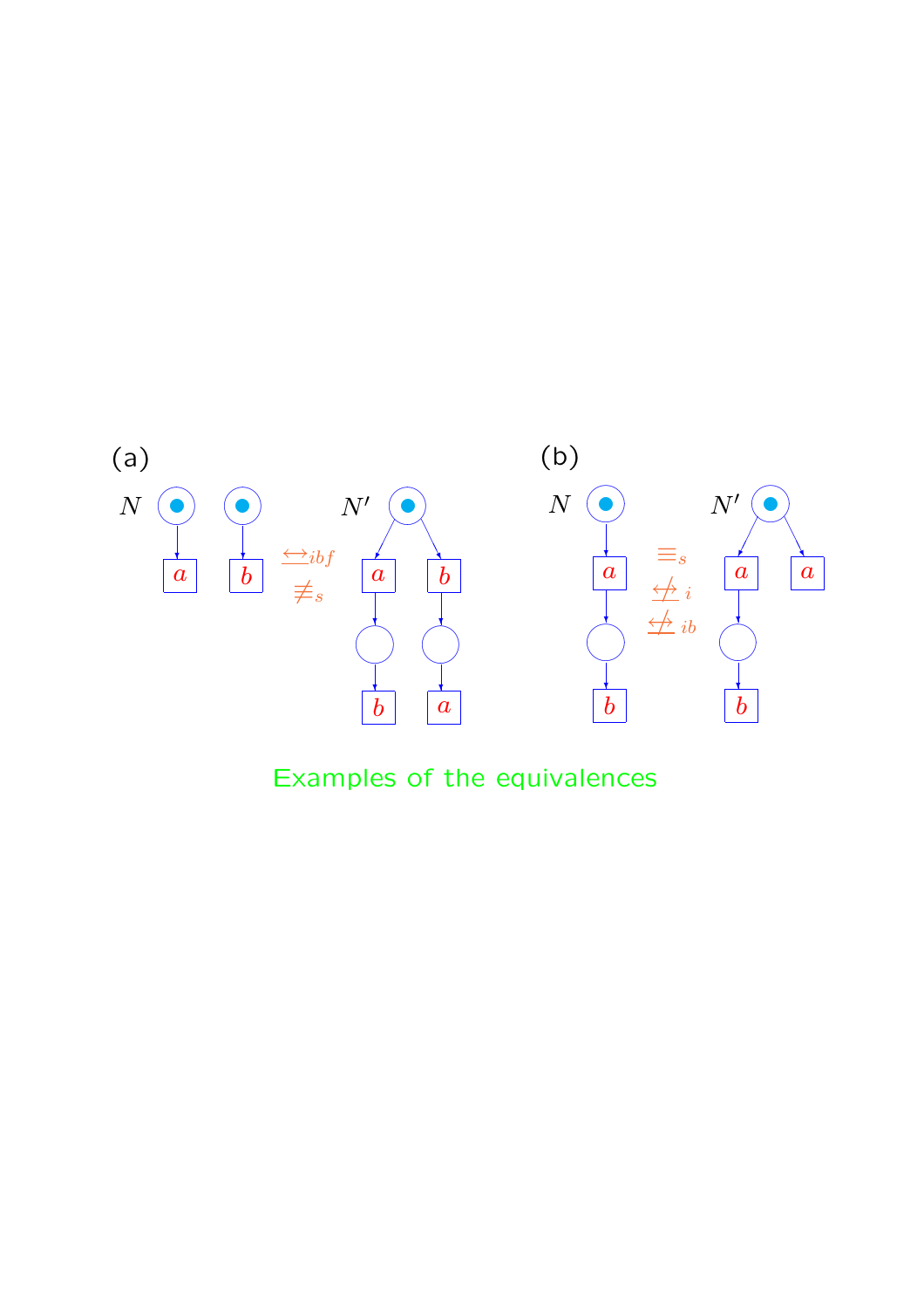### Stationary behavior

The embedded steady state distribution after the observation of a visible event is the unique solution of the set linear equation:

$$
ps^*(M) = \sum_{\widetilde{M} \in RS^*(N)} ps^*(\widetilde{M}) \cdot PS^*[\widetilde{M}, M]
$$

subject to  $\sum_{M\in RS^*(N)} ps^*(M) = 1.$ 

A step trace starting in marking  $M \in RS^*(N)$  is defined as  $(\Sigma, \mathcal{P})$ , where  $\Sigma = A_1 \cdots A_n \in Act^*$  and:

$$
\mathcal{P} = \sum_{\{M_1,...,M_n | M \stackrel{A_1}{\longrightarrow}_{\mathcal{P}_1} M_1 \stackrel{A_2}{\longrightarrow}_{\mathcal{P}_2} ... \stackrel{A_n}{\longrightarrow}_{\mathcal{P}_n} M_n\}} \prod_{i=1}^n \mathcal{P}_i.
$$

 $StepTrace(N, M)$  be the set of all step traces of starting in marking M.

Definition 15 A step trace in steady state is a triple  $\overline{(M, \Sigma, ps^*(M) \cdot \mathcal{P})}$  s.t  $M \in RS^*(N)$  and  $(\Sigma, \mathcal{P}) \in$  $StepTrace(N, M)$ .

The set of all step traces in steady state is denoted by  $Step TracesSS(N)$ .

**Theorem** 2 Let N and N' be backward or forward bisimulation equivalent DTSPNs, then:

$$
StepTracesSS(N) = StepTracesSS(N').
$$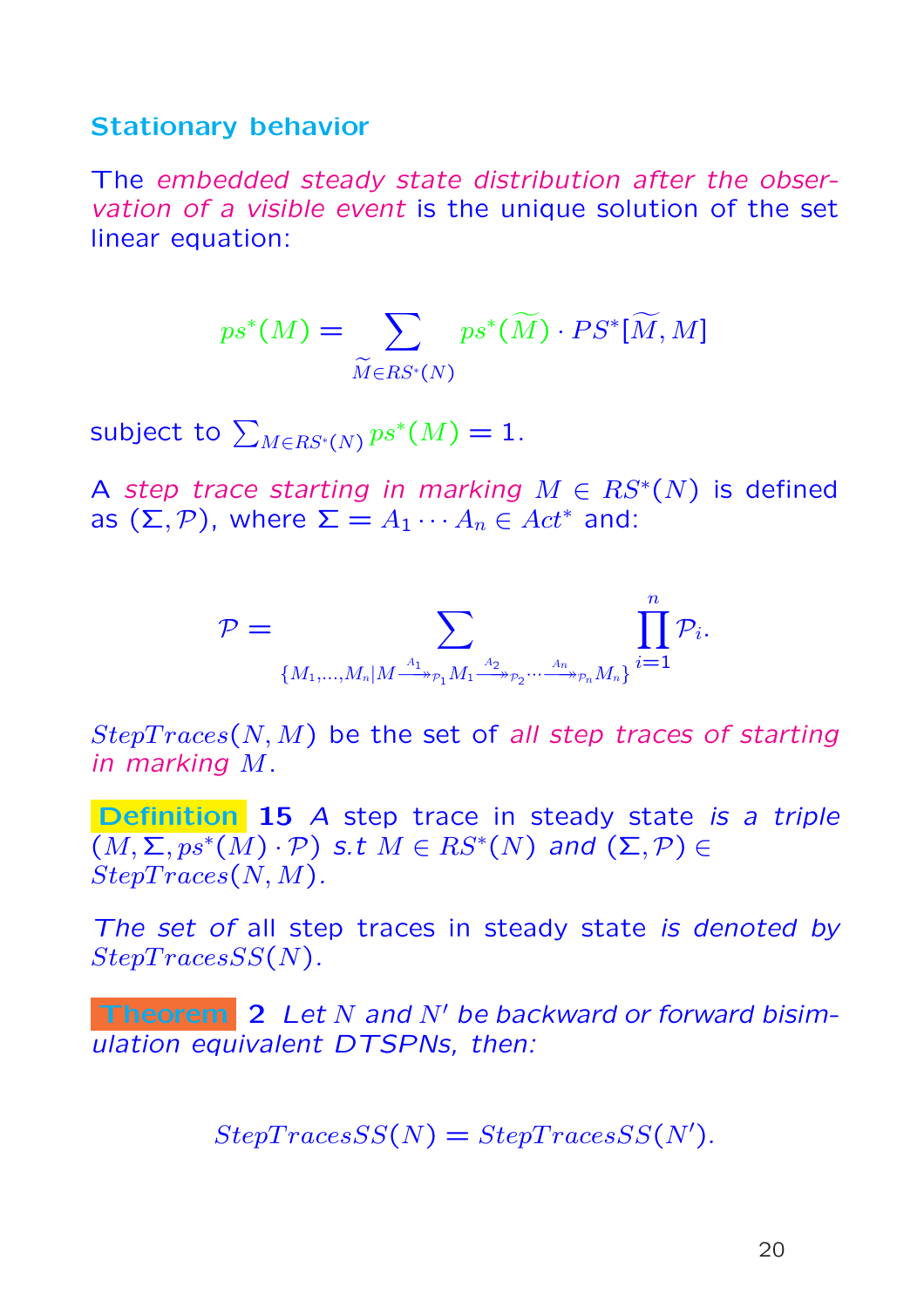

Two step trace equivalent nets with  $Step TracesSS(N) \neq Step TracesSS(N)$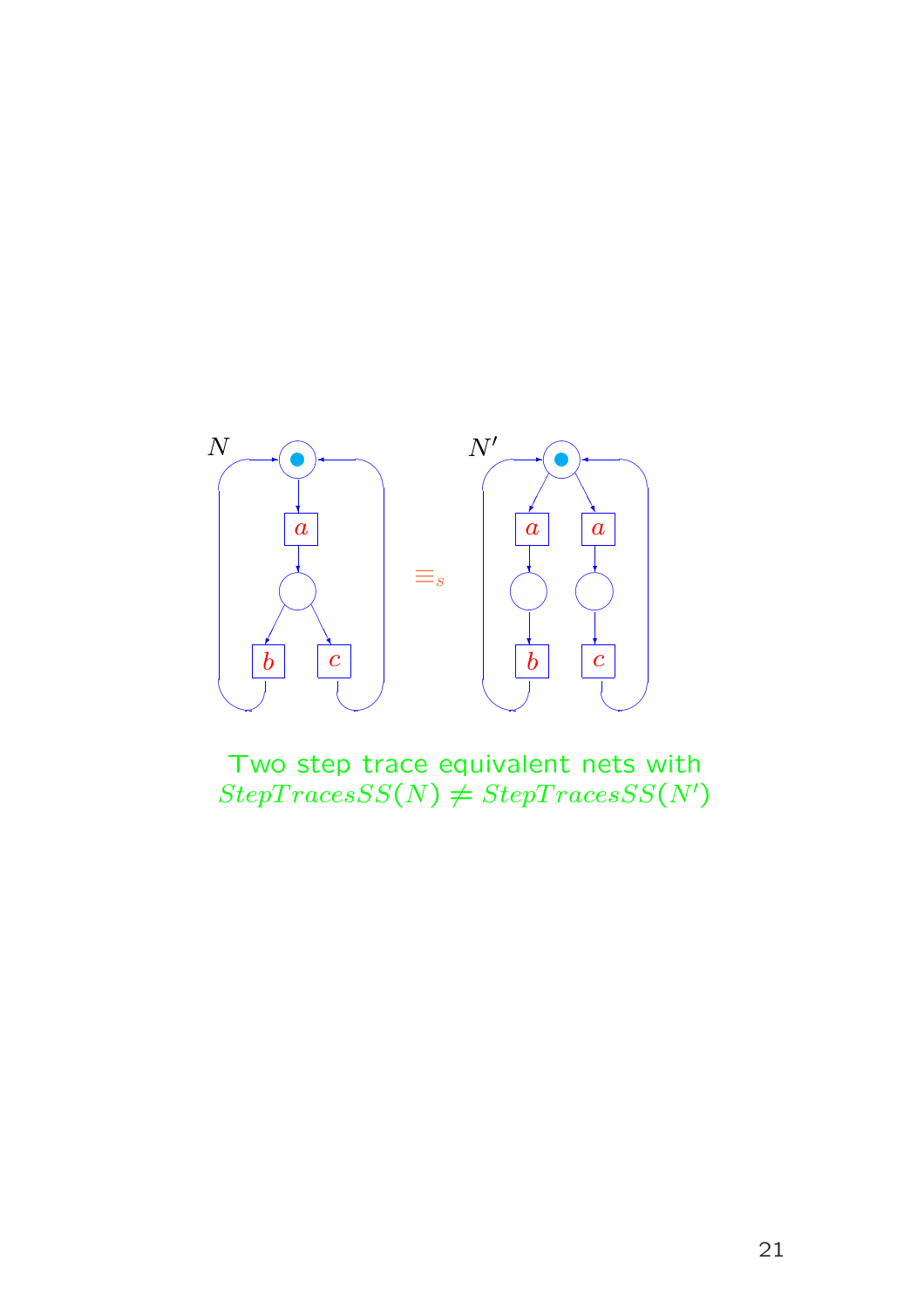## The results obtained

- A new class of Stochastic Petri Nets with labeled transitions and a step semantics for transition firing (DTSPNs).
- Equivalences for DTSPNs which preserve interesting aspects of behavior and thus can be used to compare systems and to compute for a given one a minimal equivalent representation [Buch95].
- A diagram of interrelations for the equivalences.
- An application of the equivalences for comparing stationary behavior of DTSPNs.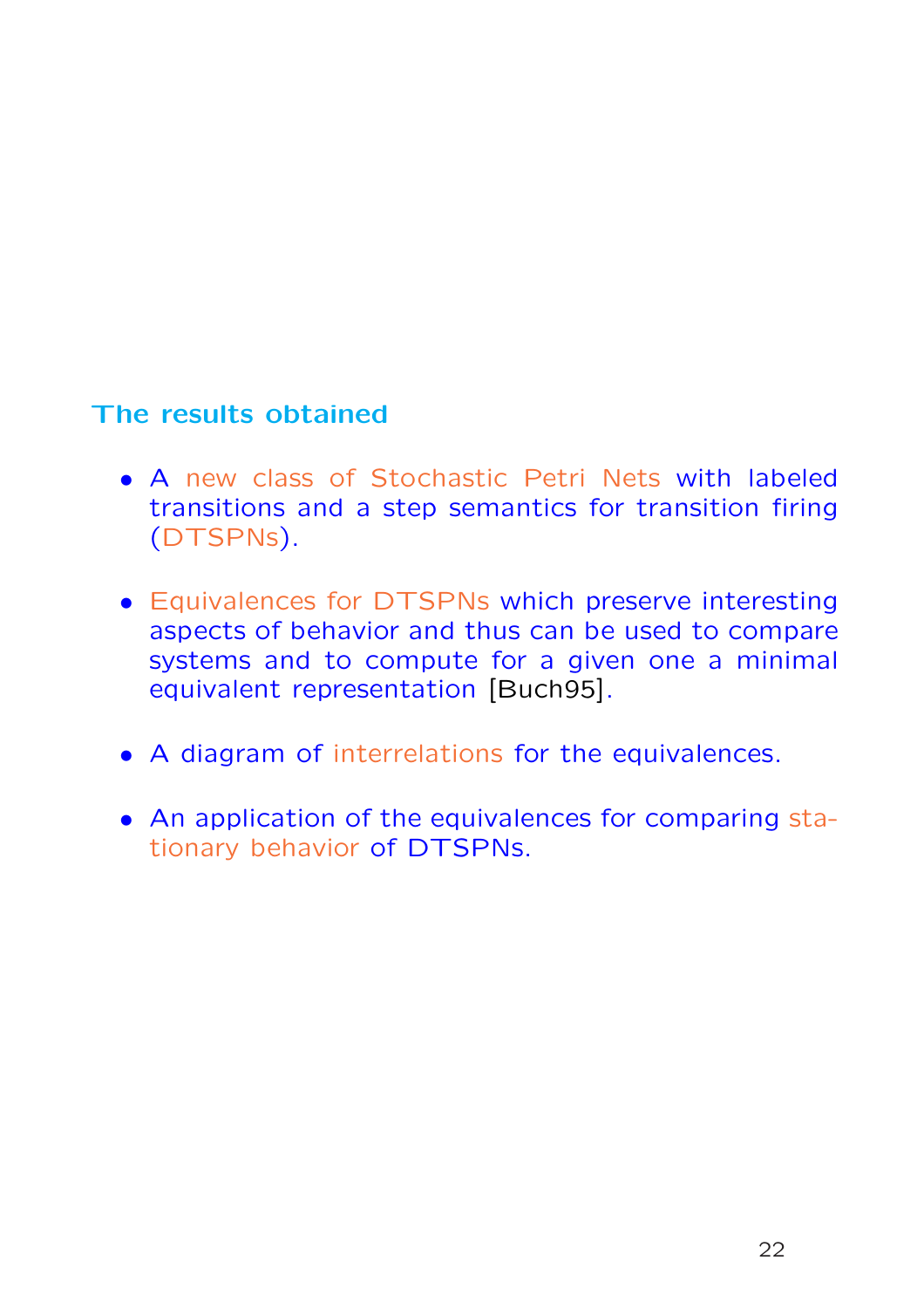## Further research

• Other equivalences in interleaving and step semantics:

interleaving branching bisimulation [PRS92] (respecting conflicts with invisible transitions),

back-forth bisimulations [NMV90,Pin93] (moving backward along history of computation).

• True concurrent equivalences:

partial word and pomset bisimulations [PRS92,Vog92] (partial order models of computation).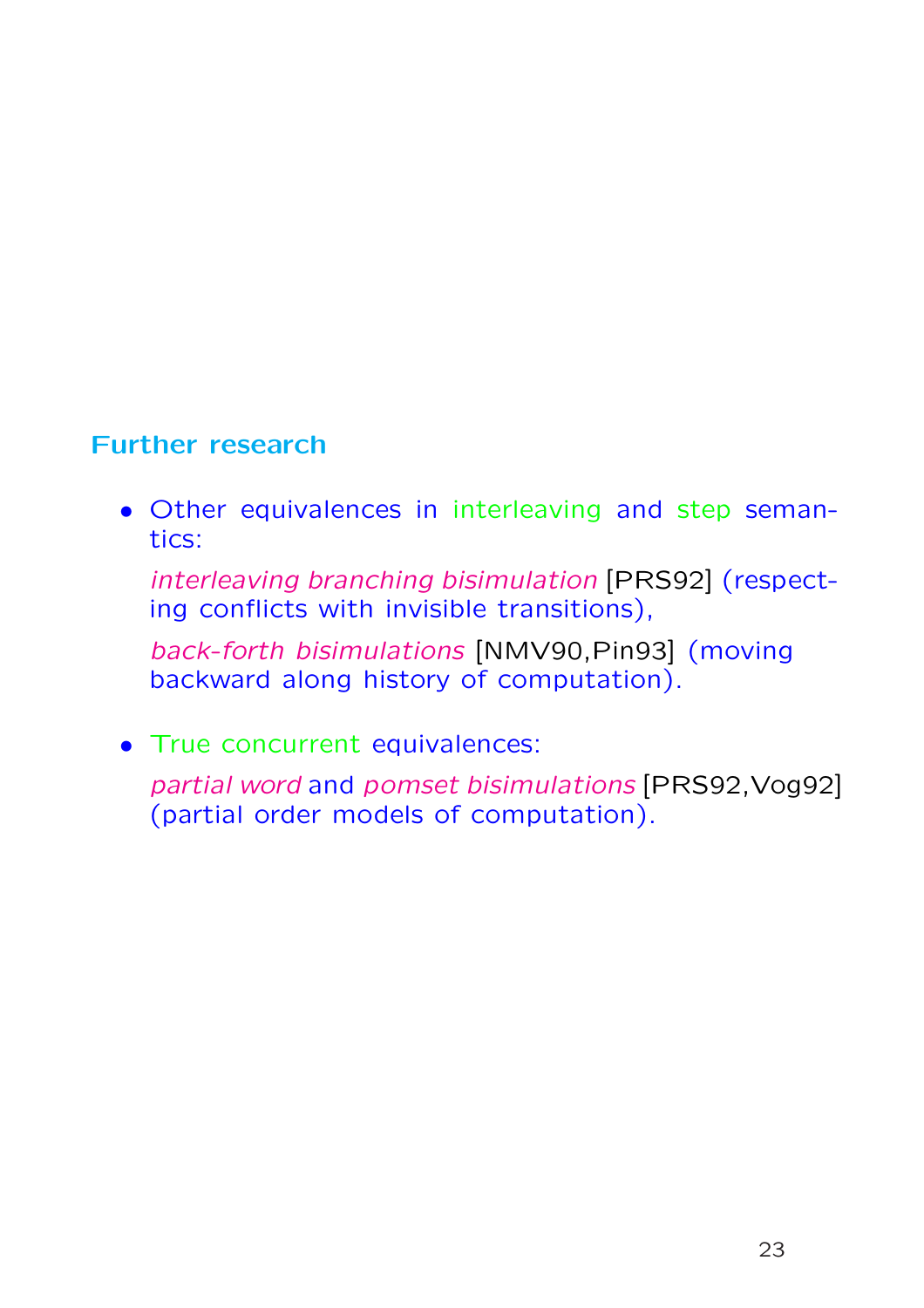### References

- [AjBC84] M. Ajmone-Marsan, G. Balbo and G. Conte. A class of generalized stochastic Petri nets for performance evaluation of multiprocessor systems. ACM Transactions on Computer Systems 2(2), pages 93-122, 1984.
- [Buch94] P. Buchholz. Markovian process algebra: composition and equivalence. In U. Herzog and M. Rettelbach, editors, Proc. of the  $2^{nd}$  Work. on Process Algebras and Performance Modelling, Arbeitsberichte des IMMD 27, pages 11-30, University of Erlangen, 1994.
- [Buch95] P. Buchholz. A notion of equivalence for stochastic Petri nets. In G. De Michelis and M. Diaz, editors, Application and Theory of Petri Nets 1995, Springer LNCS 935, pages 161–180, 1995.

[Buch98] P. Buchholz. Iterative decomposition and aggregation of labelled GSPNs. In J. Desel and M. Silva, editors, Application and Theory of Petri Nets 1998, Springer LNCS 1420, pages 226–245, 1998.

- [CABC93] G. Chiola, M. Ajmone-Marsan, G. Balboand G. Conte. Generalized stochastic Petri nets: a definition at the net level and its implications. IEEE Transactions on Software Engineering 19(2), pages 89-107, 1993.
	- [FlNa85] G. Florin and S. Natkin. Les reseaux de Petri stochastiques. Technique et Science Informatique 4(1), 1985.
	- [HeRe94] H. Hermanns and M. Rettelbach. Syntax, semantics, equivalencesand axioms for MTIPP. In U. Herzog and M. Rettelbach, editors, Proc. of the  $2^{nd}$  Work. on Process Algebras and Performance Modelling. Arbeitsberichte des IMMD 27, University of Erlangen, 1994.